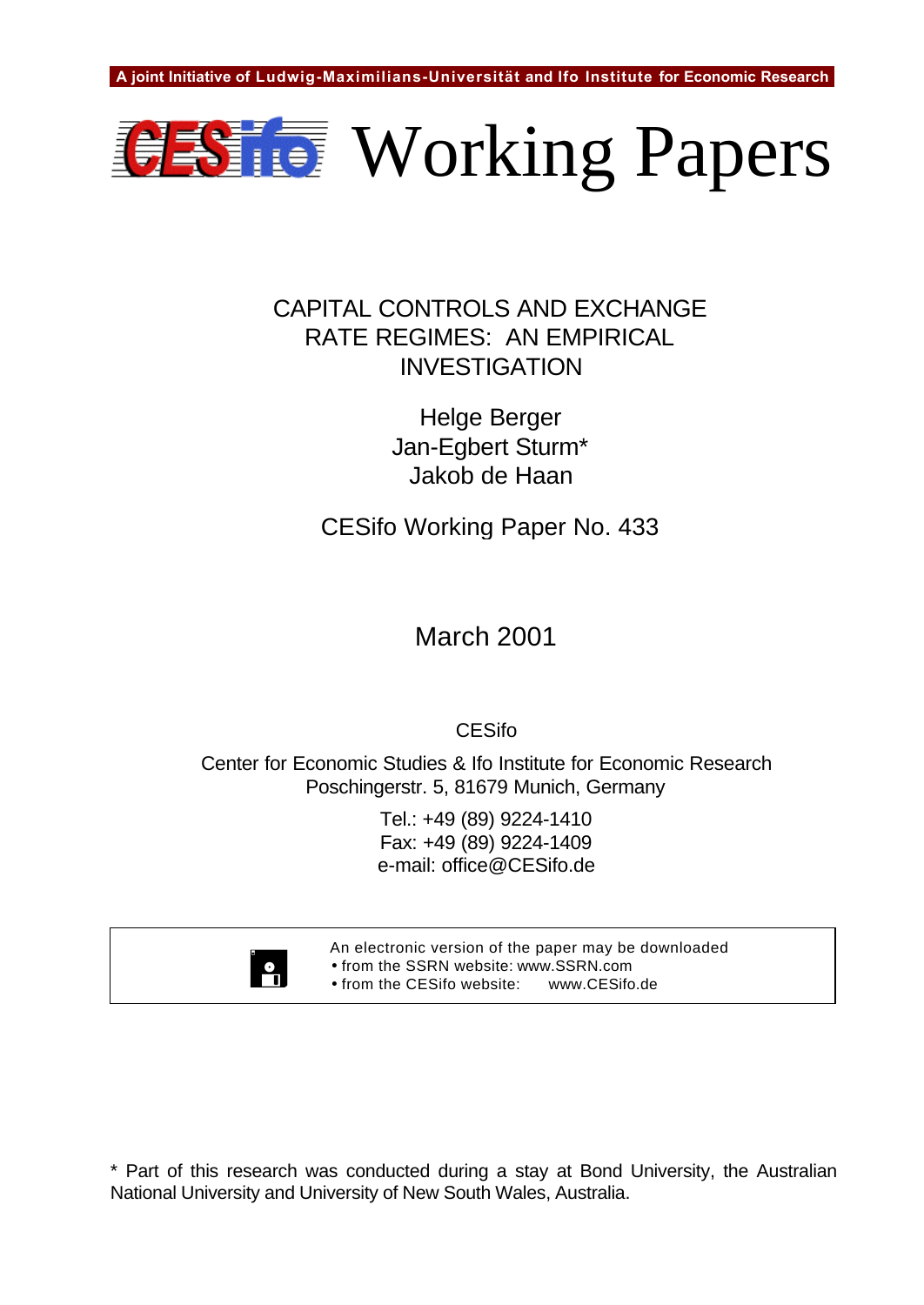CESifo *Working Paper No. 433 March 2001*

# CAPITAL CONTROLS AND EXCHANGE RATE REGIMES: AN EMPIRICAL INVESTIGATION

## Abstract

It is often argued that deregulation of international transactions and its effects on the "globalization" of financial markets is behind the decline in the attractiveness of fixed exchange rate regimes. We argue that, instead, much of the recently observed decrease in the level of capital controls should be seen as endogenous to the exchange rate regime decision. We find that the durability of a peg (measured on the basis of the growth of international reserves), the political benefits of a commitment to a peg, domestic and foreign inflation (aversion), as well as business cycle volatility and synchronization are the main determinants of capital controls. The empirical analysis is based on data for 53 non-OECD countries covering the period 1980-94.

Keywords: Monetary policy, exchange rates, capital controls

JEL Classification: E42, E52, F32, F41

*Helge Berger CESifo (University of Munich and ifo Institute) Schackstr. 4 80539 Munich Germany*

*Jan-Egbert Sturm University of Groningen Faculty of Economics 9700 AV Groningen The Netherlands*

*Jakob de Haan University of Groningen Faculty of Economics P.O. Box 800 9700 AV Groningen The Netherlands e-mail: j.de.haan@eco.rug.nl*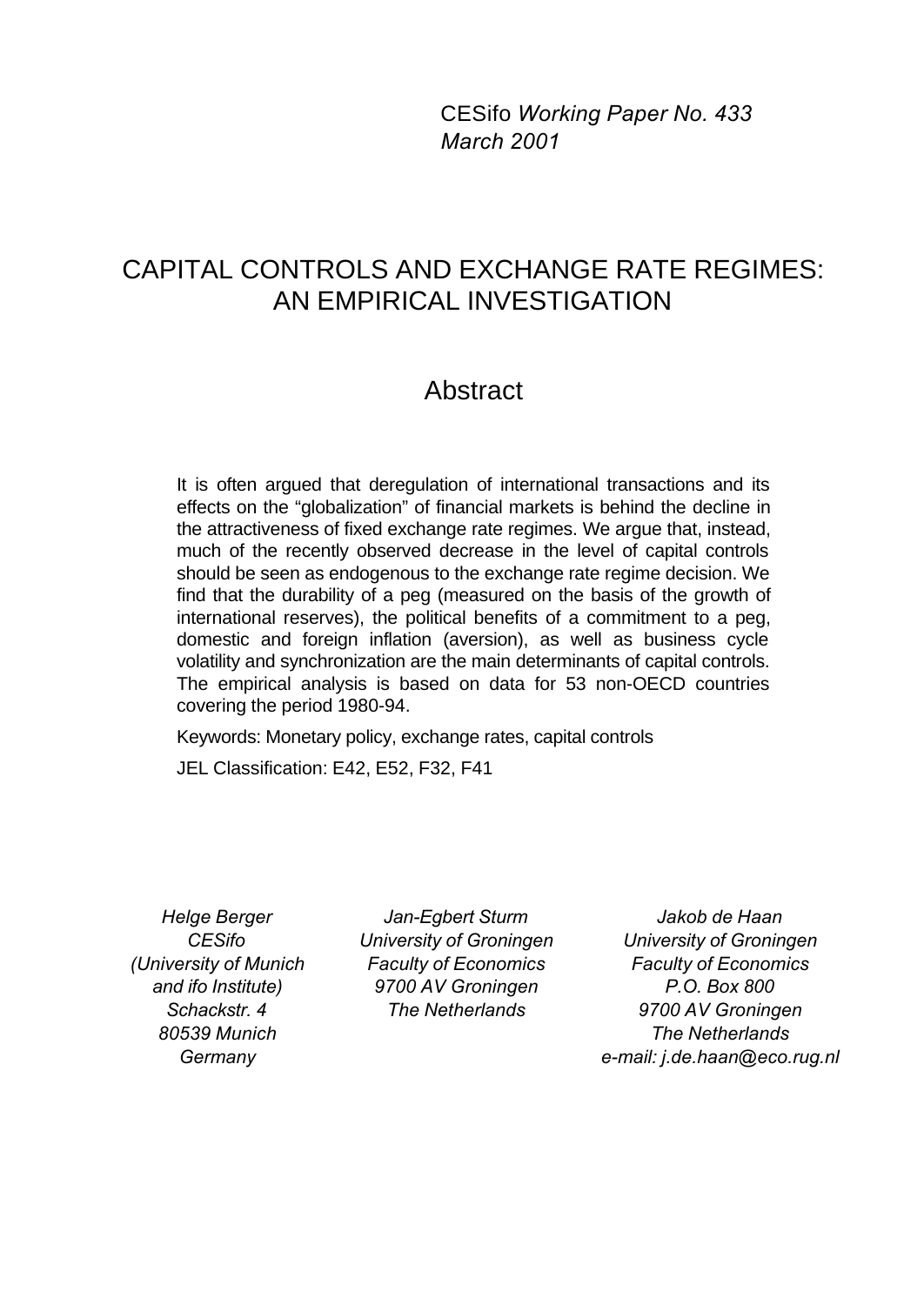#### **1. Introduction**

Why do so many countries still use capital controls? And what triggered the recent move to deregulation? The prevalence of capital controls poses a puzzle, because most economists argue that regulatory restrictions on current account or capital account transactions impose a welfare loss. Edwards (1999) argues, for instance, that they introduce major distortions and breed corruption. Furthermore, Klein and Olivei (1999) and Edwards (2001) report that, after controlling for other variables (including aggregate investment), countries with a more open capital account have outperformed countries that have restricted capital mobility in terms of economic growth. Likewise, Tamirisa (1999) reports that capital controls have a significant negative impact on trade. Adding to the puzzle is the fact that various authors conclude that capital controls may not be very effective. In his extensive survey, Dooley (1996) finds no clear evidence that controls work in the longer run. It generally does not take the private sector in countries with impediments to capital mobility a long time to get around the restrictions, e.g. by overinvoicing of imports and underinvoicing of exports. Dooley reports, however, that capital controls may prolong the life of a fixed exchange rate regime.

So far, the literature on capital controls has put forward two reasons for the introduction of capital restrictions (see e.g. Milesi-Ferretti 1998). First, capital controls might be (mis-) used for fiscal purposes, aiming, for instance, at the retention of domestic savings for redistribution. Secondly, capital controls might help to impose limitations on volatile short-term capital flows that are often thought to be responsible for currency crises and financial sector breakdowns of the Asian type (Edwards 2000a). In fact, deregulation of cross-border financial transactions in many developing countries and emerging markets has been cited as one of the reasons for the "vanishing middle ground", the impossibility of sustaining semi-flexible adjustable pegs when capital mobility is allowed to increase (Edwards 2000b, Calvo 1999, Eichengreen et al. 1998). For instance, Mussa et al. (2000, p. 13) write that "...countries that are tightening their links with modern, global financial markets are increasingly vulnerable to shifts in market sentiments, making the defense of pegged rates substantially more difficult." Consequently, the number developing countries among IMF members with floating exchange rate regimes has increased from about 10% in the mid 1970s to more than 50% in the late 1990s (Mussa et al. 2000). But are deregulation and exchange rate regime choice really independent? Could it not be the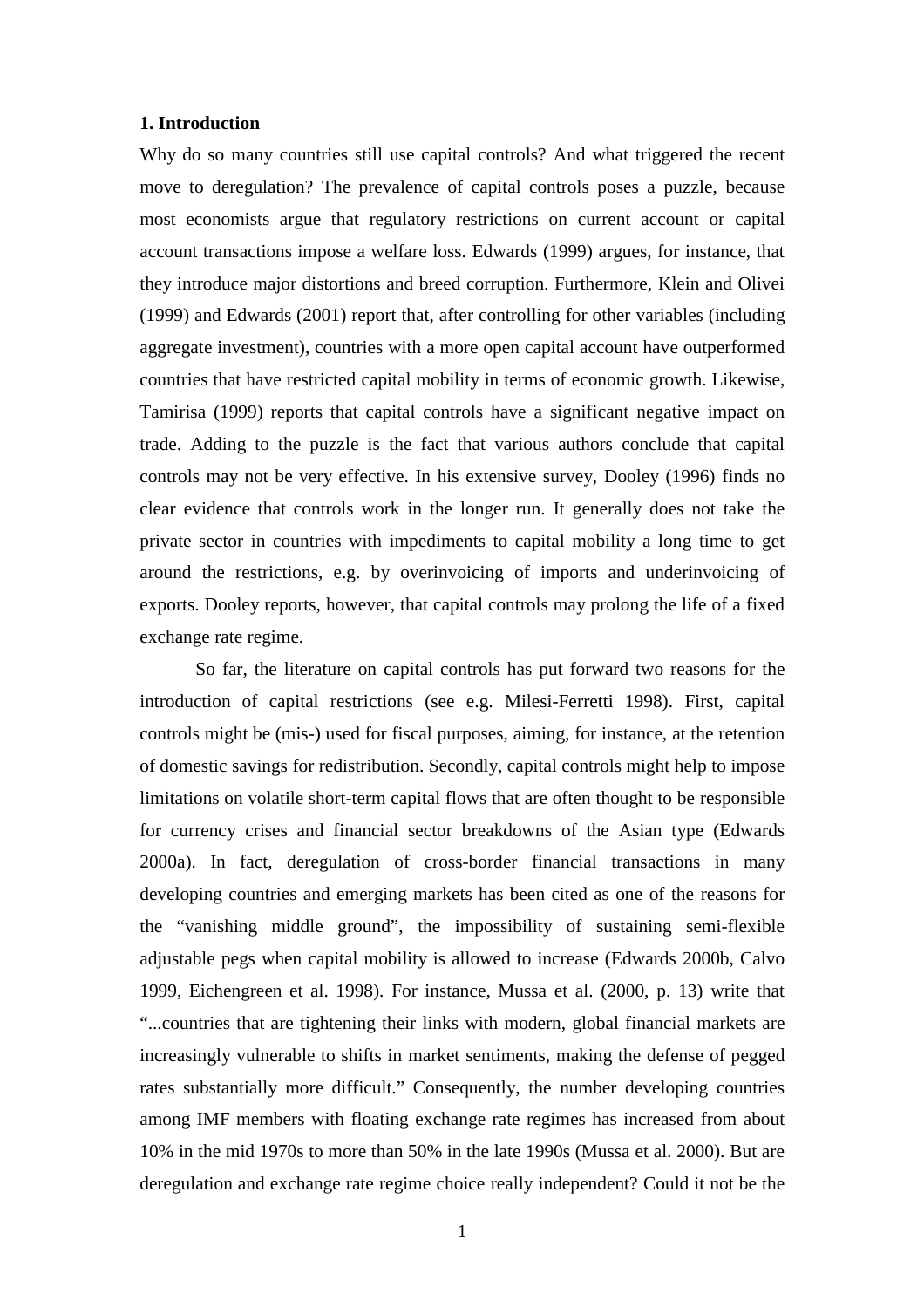decline in the attractiveness of pegging regimes that is behind the decline in regulation rather than the other way around? This paper extends this second line of thought by endogenizing the capital control decision.

Based on an extension of the exchange rate regime choice model in Berger, Jensen and Schjelderup (2000), we argue that a government will not unconditionally impose capital restrictions to defend a pegged (but adjustable) currency under pressure.<sup>1</sup> The reason for this is that introducing capital controls has both costs and benefits. On the *benefit side*, capital controls might help to secure the advantages of a fixed exchange rate regime. The benefits of introducing capital controls are the higher, the less developed the stabilization culture of the country and the more the country's business cycle is synchronized with the cycle in the target area of the peg. There might also be political benefits when governments value the exchange rate commitment as such. On the *cost side* of capital controls are the above-mentioned allocative inefficiencies. In addition, however, there is a credibility loss stemming from the fact that the introduction of capital controls signals (or confirms) that a fixed exchange rate is under siege. Faced with the alternatives of immediately letting the currency float or prolonging the life of a fixed but adjustable exchange rate regime by introducing capital controls, the government will actually impose capital controls only when the expected *net benefits* are positive. This line of reasoning implies a close link between the exchange rate regime and capital controls: a country will be more ready to abandon (or not to introduce) capital controls and thus move from an adjustable peg to a full float if the overall attractiveness of fixed exchange rates is in decline.

In what follows, we will develop this argument formally and test the predictions of the model, using data for 53 non-OECD countries covering the period 1980-94. We find that much of the observed liberalization of capital flows is due to a decrease in the attractiveness of fixed exchange rates. A history of public commitments to fixed exchange rates makes the introduction of capital controls more likely. Other political economic considerations seem to be less important.

<sup>&</sup>lt;sup>1</sup> Berger, Sturm and de Haan (2000) test the Berger, Jensen, and Schjelderup (2000) exchange rate regime choice model for a sample of 65 countries and annual observations from 1980-94. They find that the model provides a good description of actual regime choices. Edwards (1996) models the decision between (adjustable) pegs and floating rates. He assumes that a terms-of-trade shock is present both under fixed and floating rates, but abstracts from domestic shocks. In contrast to the present paper, Edwards treats capital controls as an exogenous variable in his empirical model of a country's ability to maintain a peg and thus neglects the simultaneity of the exchange rate regime and capital control decision.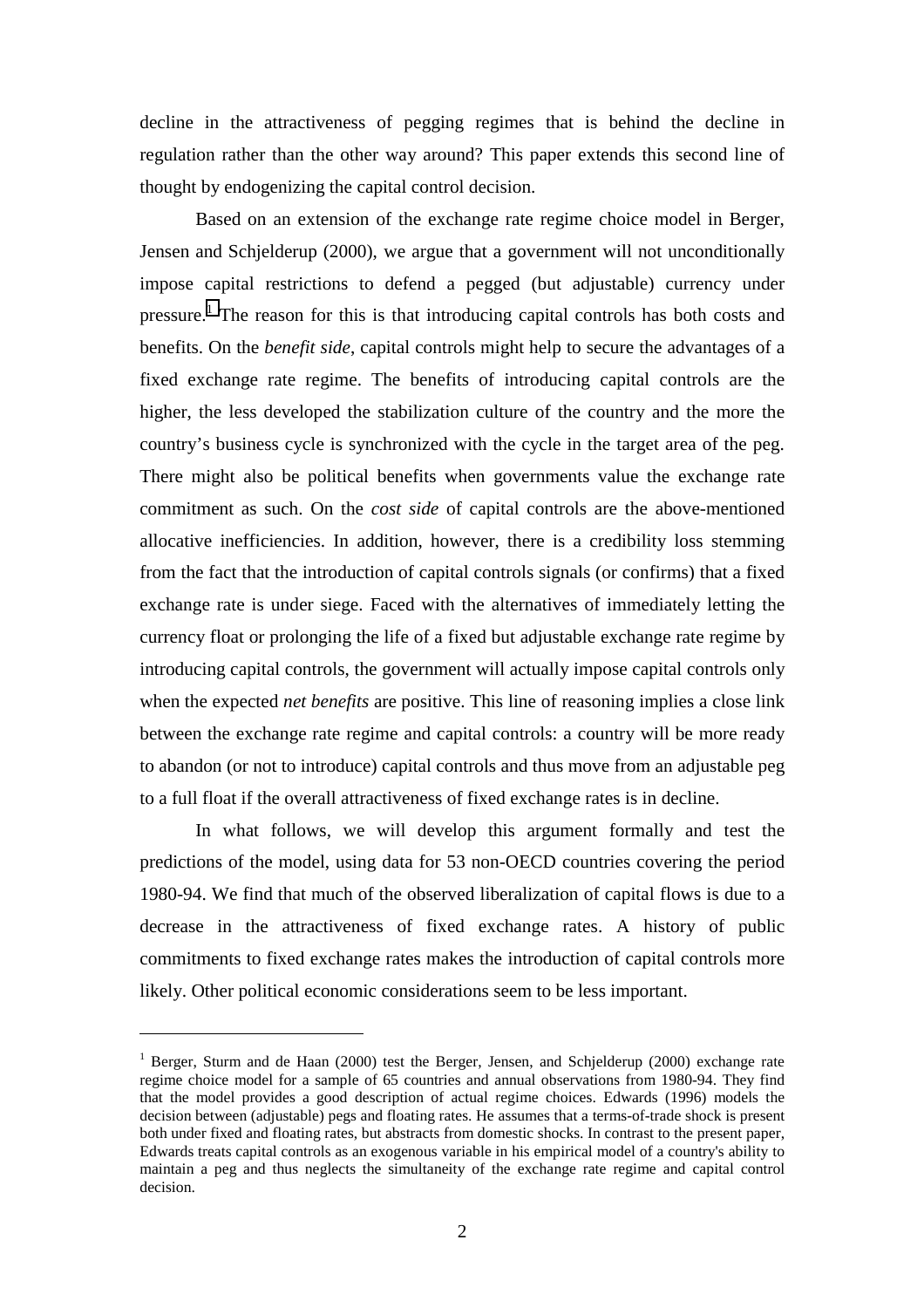The remainder of the paper is organized as follows. Section 2 presents a simple model to analyze the joint choice of an exchange rate system and capital controls. Section 3 explains the main empirical model and data employed, while Section 4 contains a number of robustness checks. The final section offers some concluding comments.

#### **2. A theoretical model**

Consider the following simple model of the decision process. The starting point is an exchange rate regime characterized by either officially fixed (pegged) exchange rates or some sort of "dirty" float, i.e. a regime of officially or unofficially managed exchange rates. According to the consensus view, surveyed by Dooley (1996), under such an exchange rate regime the main effect of the introduction of capital controls is an extension of the expected lifetime of such a regime that has come under pressure on the forex market.





A government contemplating introducing capital controls during or after the occurrence of exchange rate pressure will weigh the expected benefits and costs of such a measure. Figure 1 summarizes the structure of this decision process. At *stage*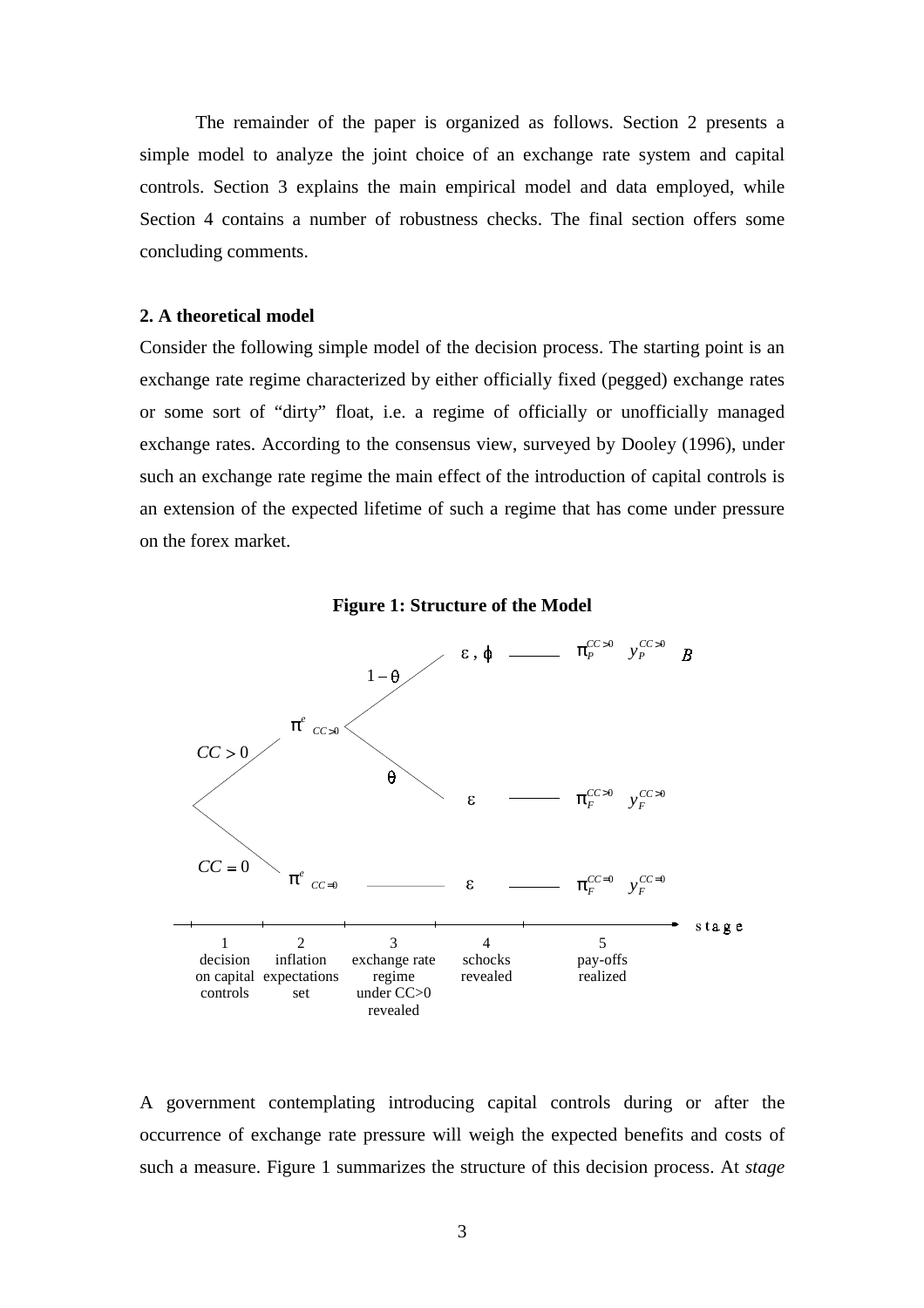*1*, capital controls are set. If the government abstains from capital controls  $(CC = 0)$ , the exchange rate will be forced into floating right away.<sup>2</sup> Under a floating regime, monetary policy decisions are taken by the domestic central bank. If, however, capital controls were introduced  $(CC > 0)$ , the government will only be forced into a floating regime (i.e. to adjust) with probability  $\theta$ , where  $0 < \theta < 1$ . With probability  $1-\theta$  the pegging regime will prevail and monetary policy will be set abroad, that is by the central bank governing the currency targeted by the peg. To simplify, we assume that  $\theta$  is exogenous. Behind this assumption could be a credible contingent rule that would let the government go off the peg in case of a large asymmetric shock either at home or abroad. In this case,  $\theta$  would reflect the ex ante probability that such a shock occurs.<sup>3</sup> Alternatively, if forex market speculation was not connected to fundamentals,  $\theta$  could simply express the ex ante beliefs of the government that the currency attack which led to the introduction of capital controls will eventually lead to a depletion of currency reserves.

The economic outcomes resulting from the three different scenarios sketched in Figure 1 depend on the expectations of the private sector, the structure of the economy, and the domestic and (conditional on the exchange rate regime) foreign shocks. Inflation expectations ( $\pi$ <sup>e</sup>) are set at *stage 2* after the decision about capital controls has been taken, but before the actual exchange rate regime is revealed in the capital-controls-scenario (with *CC* > 0) at *stage 3*. Behind this is the stylized fact that expectations are often embedded in medium-term nominal contracts that do not allow quick reversal. For the same reason we assume that monetary policy is decided after expectations are set. Then, at *stage 4*, domestic  $(\epsilon)$  and foreign  $(\phi)$  shocks are realized and monetary policy at home and abroad is set. Finally, at *stage 5*, output (*y*) and inflation  $(\pi)$  are realized. The indices *P* and *F* denote a pegging or floating regime, respectively. The government will weigh the various outcomes according to their welfare functions. Capital controls will be introduced, if the expected losses from their introduction are smaller than the expected losses from resorting to freely floating exchange rates. But before we can describe the government's decision

 $2$  This is, of course, a gross simplification. A more general setting would allow the pegging regime to exist further with some probability even without capital controls in place  $(CC = 0)$ . As long as the probability of an adjustment or regime switch to floating was *lower* in this scenario than when capital controls are introduced  $(CC > 0)$ , the main thrust of our results will be unchanged.

<sup>&</sup>lt;sup>3</sup> This interpretation abstracts from multiple equilibria. See Obstfeld (1996) and Flood and Marion (1999) for a discussion of the conditions under which this assumption might be met.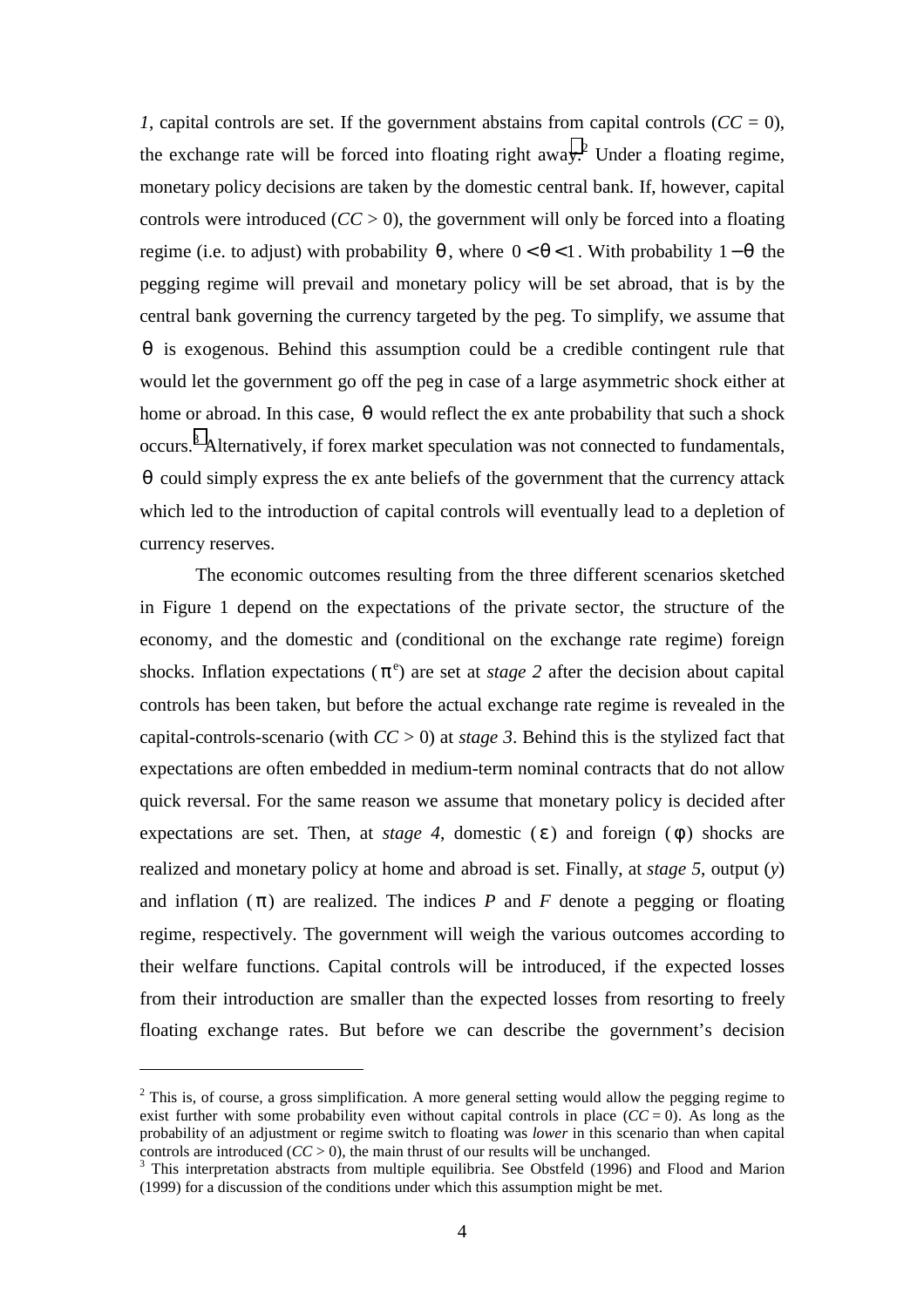process in detail, we will have to compute the equilibrium outcomes under all scenarios.

Consider a simple structural model of a small open economy where the (log of) output is given by a conventional Lucas supply curve

$$
(1) \t y = \alpha (\pi - \pi^e) + \varepsilon,
$$

with  $\alpha > 0$  being a parameter.<sup>4</sup> The last term is the home country's output shock with known  $E(\varepsilon) = 0$  and variance  $\sigma_{\varepsilon}^2$ . Inflation is interpreted as the monetary authority's policy instrument under floating exchange rates. Expectations are formed before the output shock is realized, while monetary policy is determined after the shock. The model's demand side is given by a stochastic purchasing power parity condition of the form

$$
(2) \qquad \pi = e + \pi^* - \phi ,
$$

where *e* is the change in the nominal exchange rate and the last two terms stand for foreign inflation, that is, inflation in the country the government pegs its currency against. The term  $\pi$  > 0 is average foreign inflation (the foreign inflationary bias) and  $\phi$  can be interpreted as the foreign central bank's reaction to the foreign output shock with  $E(\phi) = 0$  and variance  $\sigma_a^2$ . Note that *e* will perfectly compensate both changes in  $\pi^*$  and  $\phi$  when unconstrained, leaving the home country's monetary authority free to set inflation. Fixing the nominal exchange rate, i.e. setting  $e = 0$ , however, will render national monetary policy endogenous to foreign monetary policy.

When the government decides to abstain from the introduction of capital controls, that is, under *floating exchange rates*, monetary authority is delegated to the home country's central bank, which acts to minimize expected deviations of output and inflation from their target levels set to  $y^* > 0$  and  $\pi^* = 0$ , respectively,

(3) 
$$
EL_{CB} = E[\lambda (y - y^*)^2 + \pi^2],
$$

where  $\lambda$  is the weight that the central bank puts on the real target. The inverse  $1/\lambda$ might be interpreted as the country's effective degree of monetary policy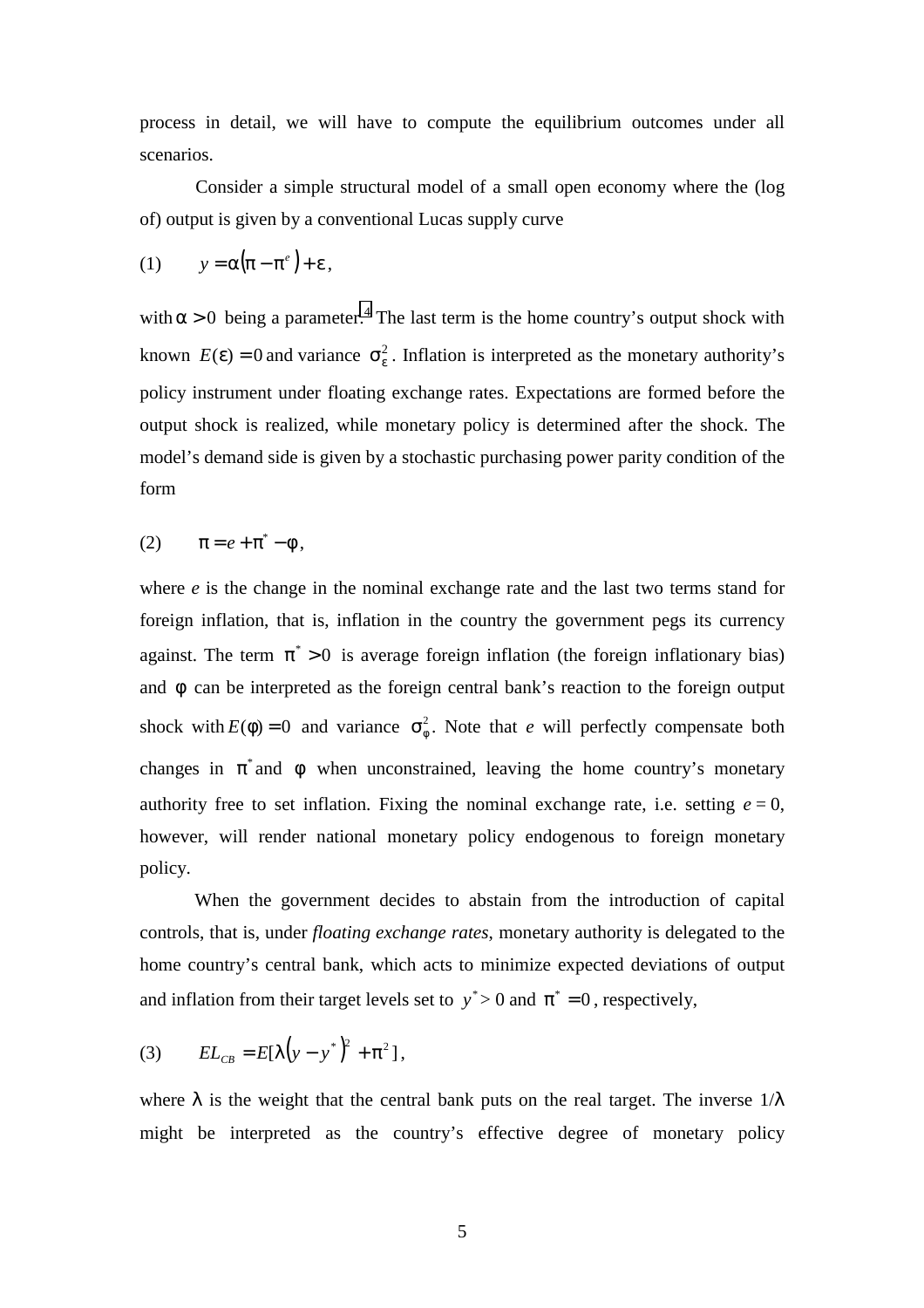conservatism or stabilization culture (see Berger, Sturm and de Haan 2000). Derivation of the central bank's reaction function, taking into account (1), is standard. Assuming rational expectations, we find that equilibrium inflation and output are

(4) 
$$
\pi_F^{CC=0} = \widetilde{\pi} - \frac{\lambda \alpha}{1 + \lambda \alpha^2} \varepsilon \text{ and}
$$

(5) 
$$
y_F^{CC=0} = \frac{1}{1 + \lambda \alpha^2} \varepsilon,
$$

where  $\tilde{\pi} = \lambda \alpha y^*$  is the inflationary bias under floating exchange rates.<sup>5</sup>

What is, however, the outcome after the introduction of *capital controls*? The idea behind the introduction of capital controls is the stabilization of a fixed exchange rate regime, and with probability  $1-\theta$  capital controls will indeed ensure that the fixed exchange rate regime prevails. With probability  $\theta$ , however, the government will be forced into a floating regime, that is an exchange rate adjustment. In the latter case, monetary policy will be set by the central bank; in the former case, monetary policy will be imported from abroad. If expectations could be set after the actual exchange rate regime had been observed, the economic outcome, for instance, under capital controls and floating rates would be similar to the results computed above in (4) and (5). However, since expectations have to be set *before* the actual exchange rate regime can be observed, expectations will take into account both possible outcomes under capital controls. We show in Appendix 1 how expectations are set as a probability-weighted average of expected inflation under the two possible regimes. Given expectations, we can compute the equilibrium values for output and inflation.

If the actual exchange rate regime after the introduction of capital controls was *floating rates (i.e. after an adjustment), equilibrium inflation would be* 

(6) 
$$
\pi_F^{CC>0} = \frac{1}{1 + (1 - \theta)\lambda\alpha^2} \widetilde{\pi} + \frac{(1 - \theta)\lambda\alpha^2}{1 + (1 - \theta)\lambda\alpha^2} \pi^* - \frac{\lambda\alpha}{1 + \lambda\alpha^2} \varepsilon,
$$

where the first two fractions sum up to unity. In other words, average actual inflation will be a weighted average of the inflation biases prevailing under a pure and a pegging regime without capital controls. A plausible assumption for many less

<sup>&</sup>lt;sup>4</sup> Berger, Jensen and Schjelderup (2000) use a similar set-up.<br><sup>5</sup> Note that  $\pi^e|_{CC=0} = E \pi_F^{CC=0} = \lambda \alpha y^*$ .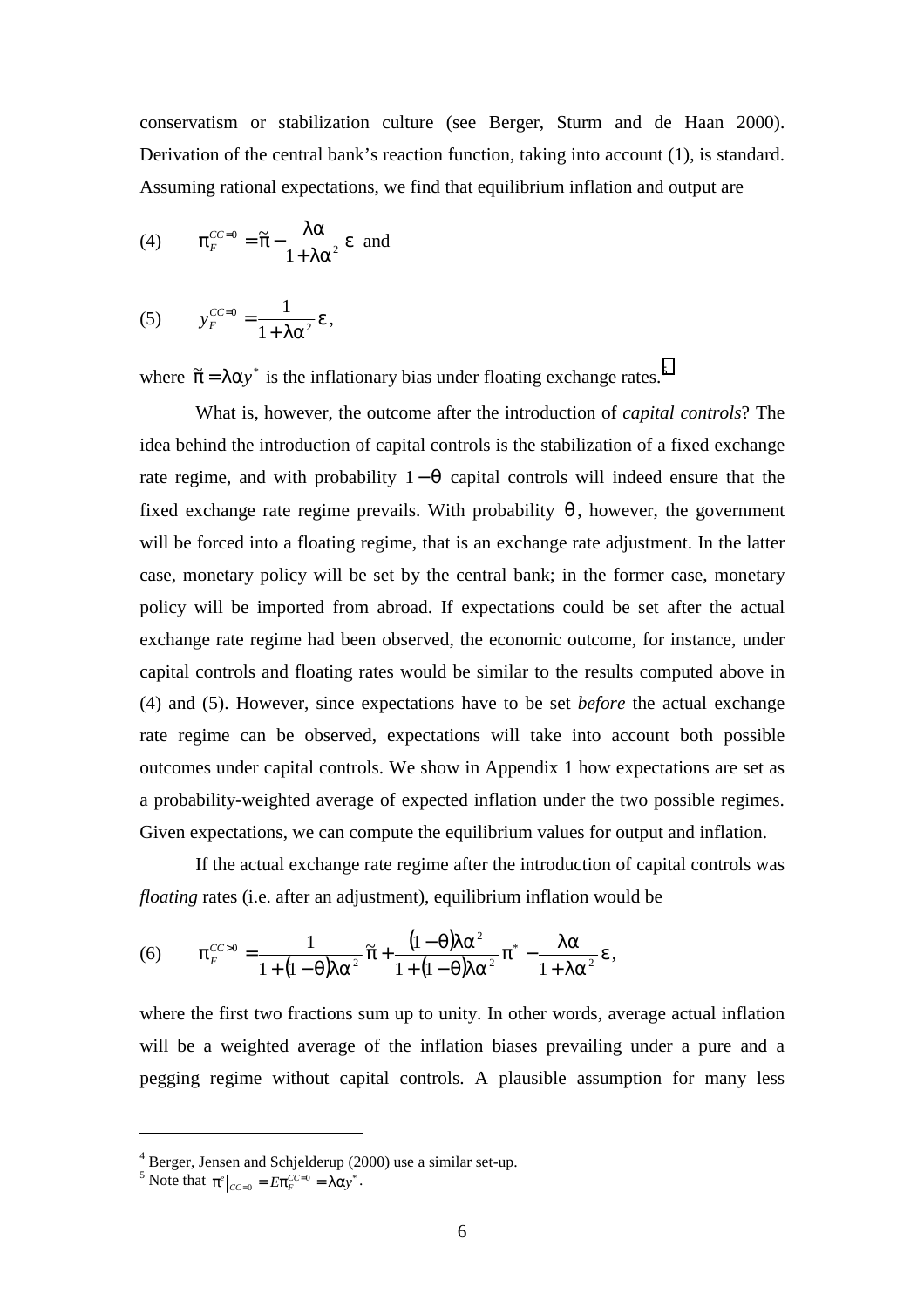developed economies is that the latter is larger than the former, i.e. that  $\pi^* < \tilde{\pi}$ . If so, average inflation is lower in this scenario than under floating exchange rates without capital controls. Note, however, that the central bank's equilibrium reaction to domestic shocks is the same as under floating rates in the absence of capital controls (see (4)). Accordingly, we find output to be

(7) 
$$
y_F^{CC>0} = \frac{(1-\theta)\alpha}{1+(1-\theta)\alpha^2} (\tilde{\pi} - \pi^*) + \frac{1}{1+\lambda\alpha^2} \varepsilon
$$

and thus a positive function of the difference between the inflationary bias at home and abroad. In other words, there is an output gain associated with floating exchange rates under capital controls. Behind this result is the fact that inflation expectations, having been set before the actual exchange rate regime under capital controls was revealed, are lower than equilibrium inflation in case the regime turns out to be one of floating rates.

Equilibrium inflation under capital controls with prevailing *fixed* exchange rates can be observed directly from (2) as

$$
(8) \qquad \pi_P^{CC>0} = \pi^* - \phi
$$

Using (1) and inflation expectations as described in Appendix 1, output is easily computed as

$$
(9) \qquad y_P^{CC>0} = -\frac{\theta \alpha}{1 + (1 - \theta)\lambda \alpha^2} \left(\tilde{\pi} - \pi^*\right) - \alpha \phi + \varepsilon,
$$

where the first term is the output loss stemming from the fixed exchange rate regime prevailing under capital controls. The reason for the output loss is similar to the one given for the output gain in (7), except that now, with the actual exchange rate regime being a peg, equilibrium inflation is lower than expected. But note that, since inflation expectations are set rationally ex ante (and thus are correct on average), the expected overall output gain from introducing capital controls is zero, i.e.  $Ey^{CC>0} = 0$ . This does not imply, however, that the expected change in government welfare is zero too. In fact, expected welfare from output is decreasing relative to the case without capital controls, because of the added uncertainty regarding the actual output level.

We now have the necessary ingredients to discuss the *government's decision rule* for the introduction of capital controls in more detail. In the given framework, a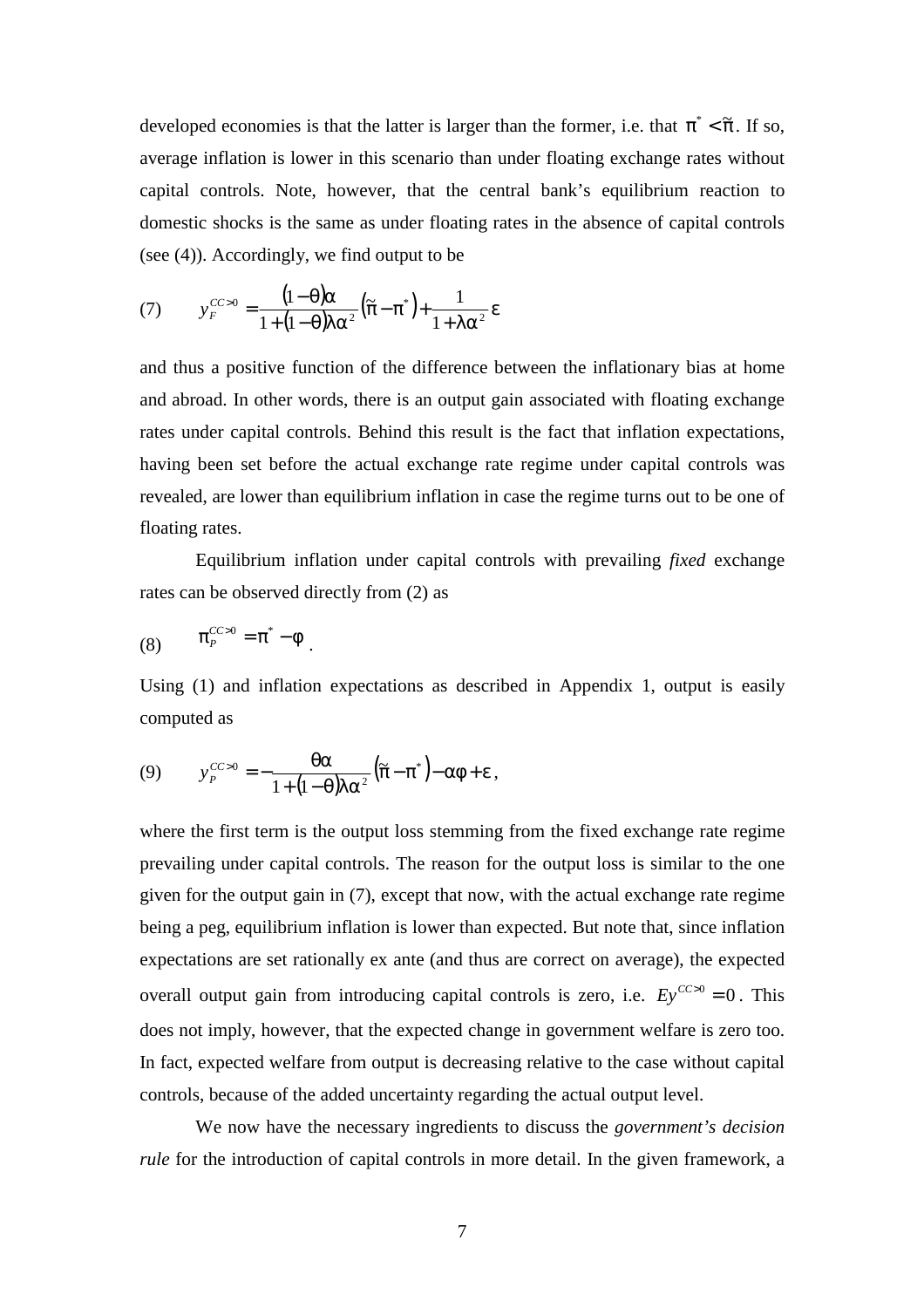natural assumption is that the government bases its decision on an expected loss function that is similar to the one introduced for the central bank, but for the weight the government attaches to the variance of output, i.e.  $\overline{\lambda} \neq \lambda$ :

$$
(10) \qquad EL_{Gov} = E[\overline{\lambda}(y - y^*)^2 + \pi^2].
$$

While a plausible conjecture would be to view the government as somewhat less conservative then the central bank ( $\overline{\lambda} > \lambda$ ), we assume that the government cannot actually vary or fine-tune the central bank's preferences before setting capital controls, as in Rogoff (1985). Establishing the independence and conservativeness of a central bank is a time-dependent process that can be viewed as exogenous for the policy problem at hand.

From the ex ante perspective of *stage 1* (see Figure 1), the government will move to introduce capital controls  $(CC > 0)$  if the expected losses outweigh the expected losses under a fully floating exchange rate regime. The expected loss under a regime with capital controls is the probability-weighted average of the two possible expected outcomes under this regime: with probability  $1-\theta$  the fixed exchange rate regime will prevail with expected losses  $EL(\pi_F^{CC>0}, y_P^{CC>0})$ *EL*( $\pi_P^{CC>0}$ ,  $y_P^{CC>0}$ ) and with probability θ the fixed exchange rate regime will make way for floating rates despite capital controls leading to expected losses  $\; EL\big(\pi_{\scriptscriptstyle F}^{\scriptscriptstyle CC>0} , y_{\scriptscriptstyle F}^{\scriptscriptstyle CC>0}\big)$  $EL(\pi_F^{CC>0}, y_F^{CC>0})$ . If, however, the expected losses under capital controls are larger than the expected loss under floating exchange rates without capital controls,  $EL(\pi_F^{CC=0}, y_F^{CC=0})$  $EL(\pi_F^{CC=0}, y_F^{CC=0})$ , the government will refrain from introducing such controls  $(CC = 0)$ . Formally, we can state this rule as follows:

$$
(11) CC\begin{cases} > 0 \quad \text{if } \left(1-\theta\right) \left[ EL\left(\pi_F^{CC>0}, y_F^{CC>0}\right) - B\right] + \theta EL\left(\pi_F^{CC>0}, y_F^{CC>0}\right) < EL\left(\pi_F^{CC>0}, y_F^{CC>0}\right) \\ = 0 \quad \text{otherwise} \end{cases}.
$$

Note that the decision rule allows for an additional political net-benefit *B* associated with the introduction of capital controls. The net-benefit is positive  $(B > 0)$ if the deciding authority values the allocative inefficiencies caused by imposing capital controls higher than its political-economic advantages. For instance, we can imagine a government that has officially fixed its exchange rate to, say, the US-dollar, to value the upholding of its commitment in the eye of the public. To a lesser degree this should also be true if the government has been following a policy of a "dirty float". Most governments will interpret the deviation from a pre-announced or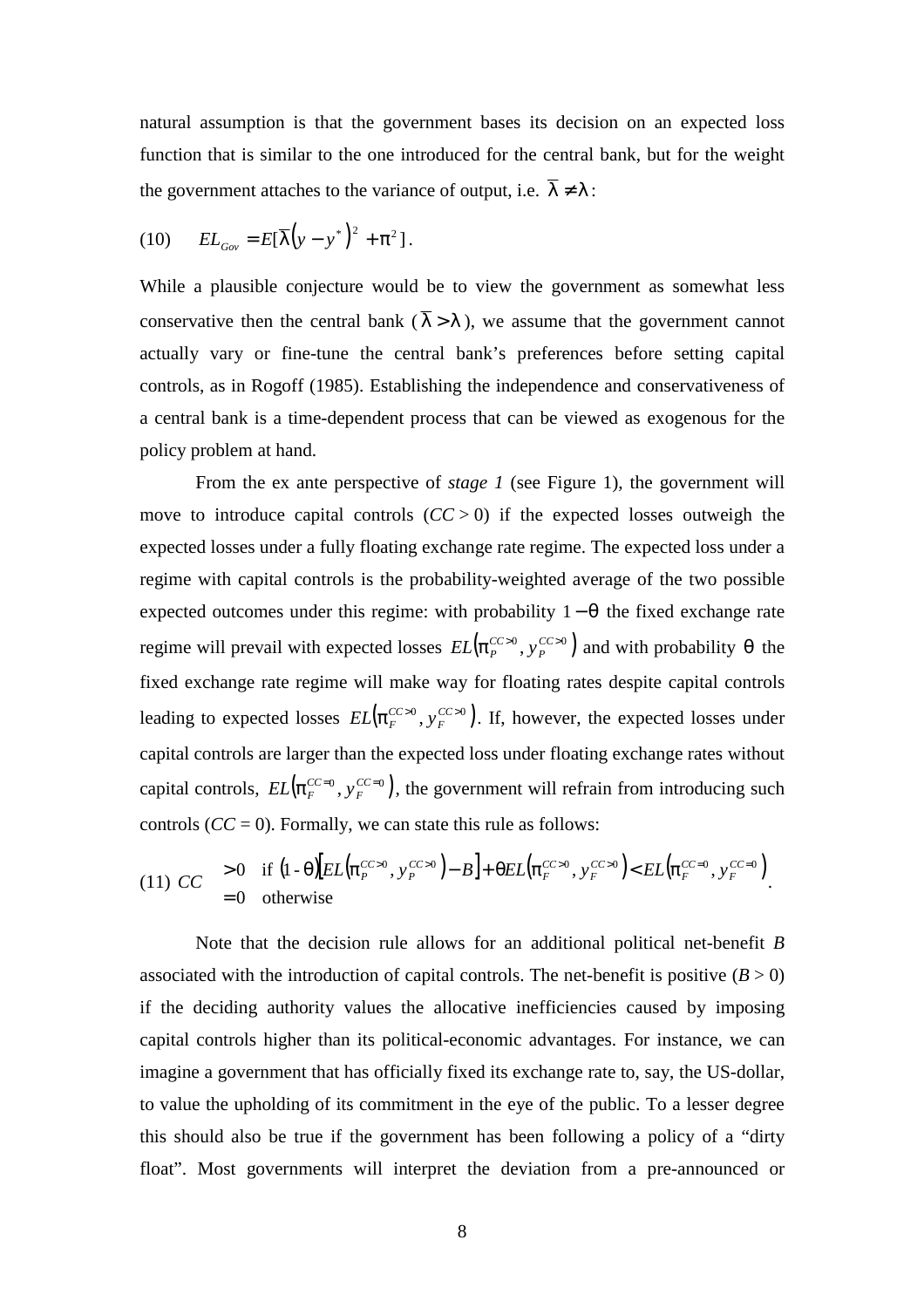practiced policy of fixing the national currency to a foreign currency as a sign of weakness (see also Edwards 1996). Avoiding this will be a benefit of introducing capital controls, lowering the expected losses in the scenario in which capital controls successfully stabilize the fixed exchange rate regime (see first expression in the upper line of (11)).

After substituting for the equilibrium values of output and inflation as stated in (4) to (9), taking expectations, and some rearranging, we can rewrite the government's decision rule (11) as

(11') 
$$
CC \begin{cases} > 0 & \text{if } B + c\pi^* \tilde{\pi} - a\pi^{*2} + b\tilde{\pi}^2 > d\sigma_{\varepsilon}^2 + g\sigma_{\phi}^2 - k\rho_{\varepsilon,\phi}\sigma_{\varepsilon}\sigma_{\phi} \\ = 0 & \text{otherwise} \end{cases}
$$

where he have made use of the fact that  $Ev^{CC>0} = 0$ . The coefficients are, respectively, defined as

$$
a = [\theta(1 + \overline{\lambda}\alpha^2) + (1 - \theta)(1 + \lambda\alpha)^2]/\Delta \qquad b = (1 + \lambda\alpha)^2 - [\theta\alpha^2(\overline{\lambda} + \lambda\alpha^2)]/\Delta
$$
  
\n
$$
c = 2\theta\alpha^2(\overline{\lambda} - \lambda)/\Delta \qquad d = \lambda\alpha^2(\overline{\lambda}(2 + \lambda\alpha^2) - \lambda)/(1 + \lambda\alpha)^2
$$
  
\n
$$
g = 1 + \alpha^2 \qquad k = 2\alpha\overline{\lambda},
$$

with  $\Delta = [1 + (1 - \theta)\lambda \alpha^2]^2$ . All coefficients but *b* and *c* are unambiguously positive. In the case of *b* and *c* this is true as long as the government has a high (but not too high) preference for output relative to the central bank.<sup>6</sup> Also note that  $c > b$ .

Inequality (11') has a straightforward interpretation. The left-hand side of the upper line in (11') summarizes the expected benefits from introducing capital controls. In addition to *B*, the government will consider the gain from low inflation due to imported monetary policy under a prevailing system of fixed exchange rates. The overall benefits are likely to be positive. The right-hand side of the upper line in (11') reports the expected losses stemming from domestic and foreign output shocks under capital controls. Net-losses are most likely positive, even though a positive correlation between both shocks tends to lower the expected costs from forgoing the

<sup>&</sup>lt;sup>6</sup> The coefficient *b* is positive if  $\overline{\lambda} < [\sqrt{1 + (1 - \theta)\lambda \alpha^2}]^2 - \theta / \alpha^2 \theta (1 - \theta)$ , *c* is positive if  $\overline{\lambda} > \lambda$ . The latter condition relates to the mentioned exchange rate regime uncertainty under the capital control scenario. It ensures that, from the perspective of the government, the expected welfare loss from output compared to the case without controls dominates the differential decrease in expected losses from inflation. This decrease occurs because average inflation with capital controls is lower than without.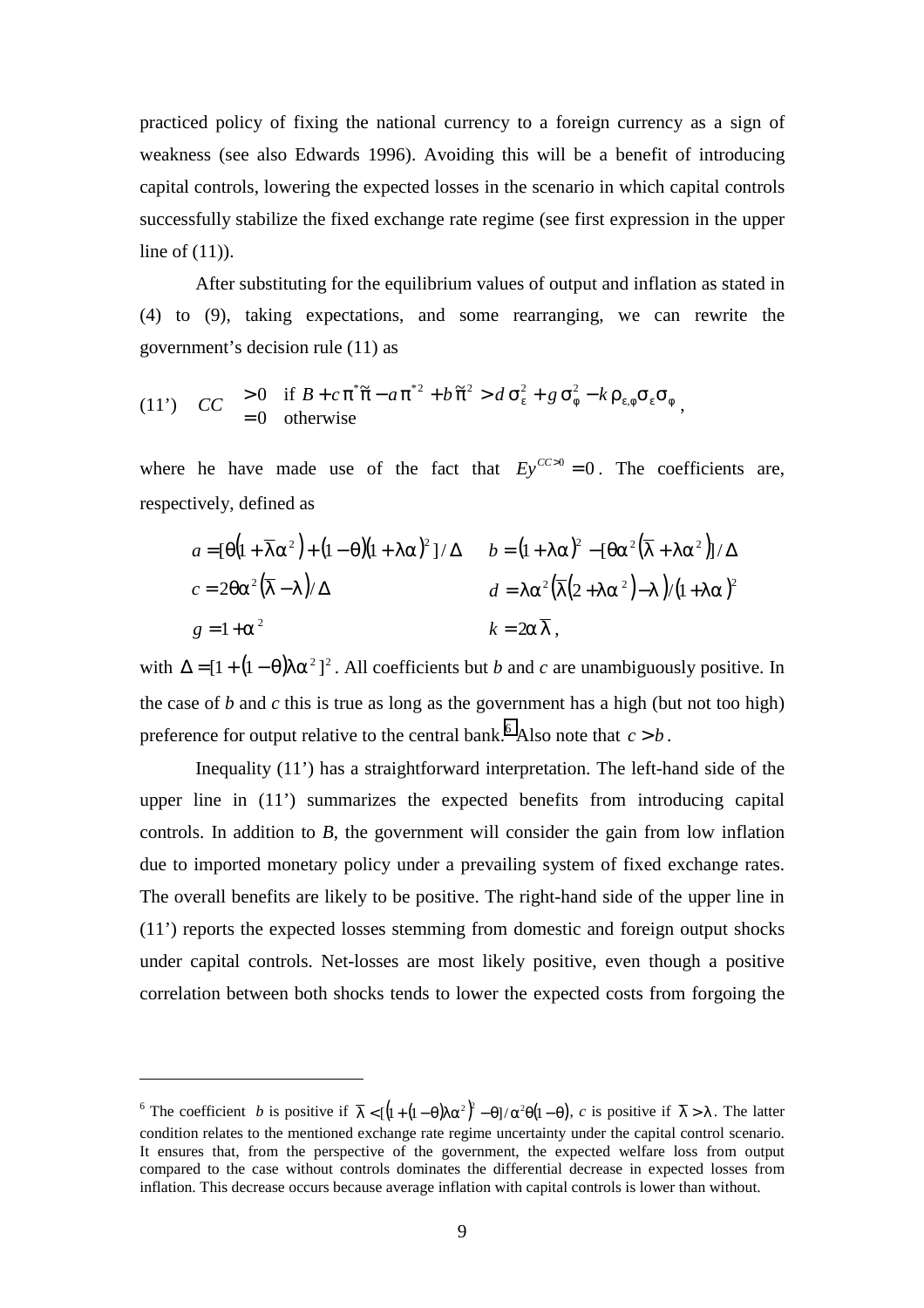chance to stabilize economic shocks via flexible exchange rates and domestic stabilization policy.

From (11') we can deduce a number of testable hypotheses about the determinants of the decision to introduce capital controls.

*Political benefits (B)*: for constant inefficiency losses of imposing capital controls, an increase in the political benefits associated with keeping up a fixed exchange rate system increases the probability that capital controls are introduced.

*Durability of peg*  $(\theta)$ : an increase in the probability that fixed exchange rates will give way to floating rates even after the introduction of capital controls tends to hurt the case for the introduction of capital controls in the first place.<sup>7</sup> Equivalently, an increase in the probability of the peg prevailing (a decrease in  $\theta$ ) will foster the case for capital controls.

*Domestic inflation* ( $\tilde{\pi}$ ): the larger the domestic inflationary bias, the more attractive the introduction of capital controls for the government. The reason for this is that capital controls increase the chances that the imported low-inflation regime (i.e. the fixed exchange rate) prevails.<sup>8</sup>

*Foreign inflation*  $(\pi^*)$ : an increase in imported inflation under fixed exchange rates tends to increase the probability of capital controls being introduced at low levels of  $\pi^*$ . This is because increases in imported inflation from modest levels decrease the ex ante variance of outcomes under a capital control regime. At higher levels of imported inflation relative to domestic inflation, however, the effect is dominated by the disadvantage of importing too high an inflationary bias from abroad.

*Business cycle synchronicity:* a higher correlation between the domestic country's and the foreign country's output shocks  $(\rho_{\varepsilon_0})$  clearly has a positive effect on the probability of capital controls being introduced – the cost of such a measure (and thus the right-hand side of (1') above) is strictly decreasing in  $\rho_{\varepsilon,\phi}$ . The reason for this is simply that, with a higher covariance between both economies, imported stabilization policy under a pegging regime prevailing with the help of capital controls is more in line with domestic needs.

<sup>&</sup>lt;sup>7</sup> This is always true if the domestic inflationary bias ( $\tilde{\pi}$ ) is sufficiently high relative to foreign inflation  $(\pi^*)$  and the domestic central bank is not too liberal as compared to the government.

Domestic inflation could increase either because of an increase in  $y^*$  or (under some conditions) in  $\lambda$ .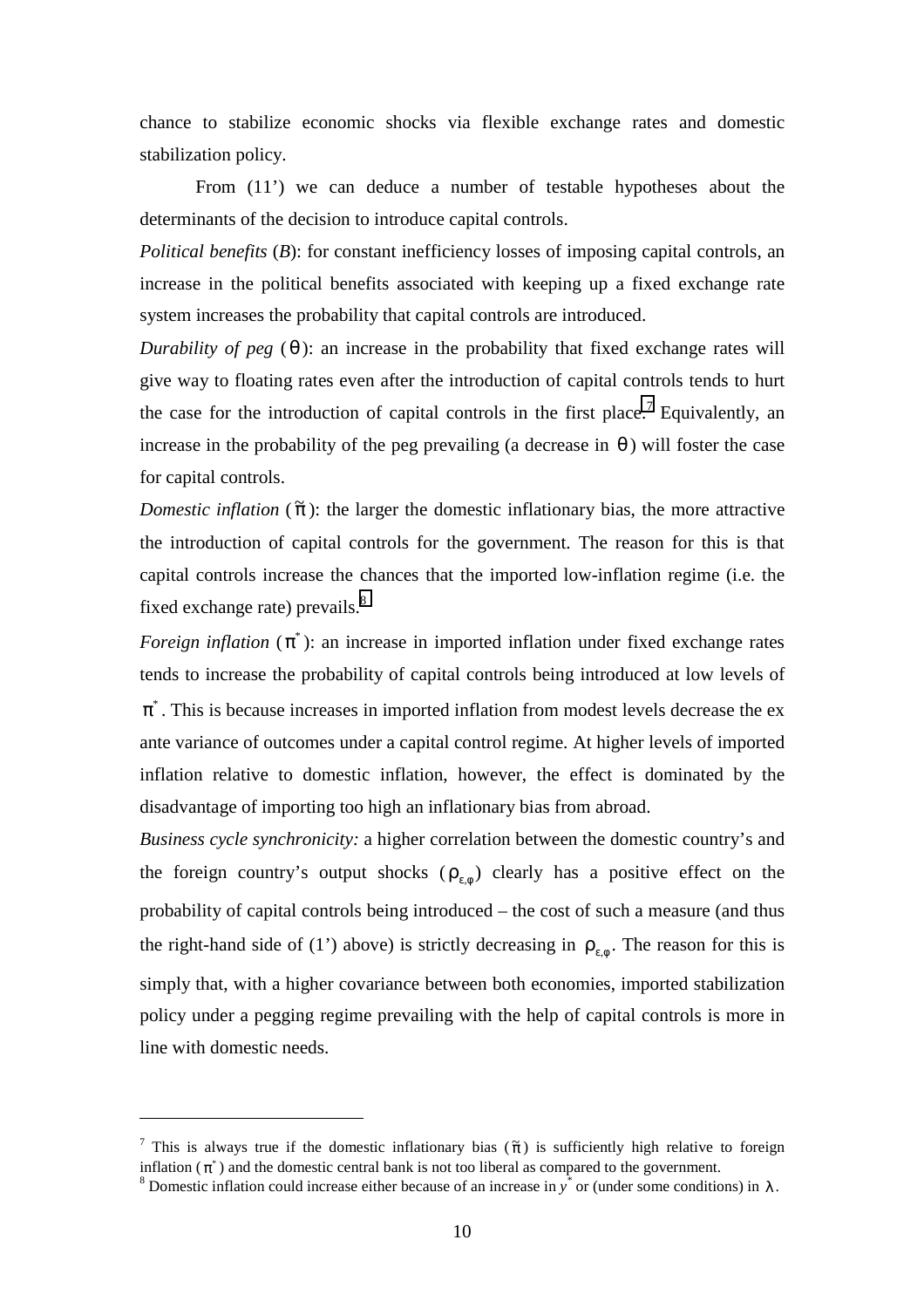*Volatility:* the model offers somewhat less guidance as to the effects of higher volatility of the business cycle at home or abroad on the capital control decision. Rule (11') shows that the effect of a change in volatilities depends on the correlation of both shocks, the relative size of the standard deviation of shocks at home and abroad, and the model's parameters.<sup>9</sup> Clearly, for  $\rho_{\varepsilon,\phi}$  < 0, any increase in volatility in either area would further destabilize the domestic economy under prevailing fixed exchange rates. This would make the introduction of capital controls less attractive. For a sufficiently large and positive  $\rho_{\varepsilon_0}$ , however, the effects of changes in volatility might diverge. Moreover, higher volatility is no longer unambiguously associated with more capital controls. Take the example in which  $\rho_{\varepsilon,\phi} > 0$  and sufficiently large and the initial level of foreign volatility is relatively low compared to home volatility. In this case, an increase in *foreign* volatility will make imported stabilization policy more active and better suited to the needs of the domestic economy. Consequently, holding up a regime of fixed exchange rates by introducing capital controls might become more attractive.<sup>10</sup> This could be an argument in favor of capital controls. At the same time, in the described example, a further increase in *domestic* volatility would have the opposite effect. Since it would further widen the gap between desired and actual stabilization policy under fixed exchange rates, the domestic government would now be less inclined to restrict capital movements to uphold an adjustable pegging regime. Ultimately, the exact relation between volatility and capital controls seems to be an empirical question.

#### **3. The empirical model and the data**

 $\overline{a}$ 

How should capital controls be measured? Previous studies of the determinants of capital controls typically constructed dummy variables based on the information provided in the IMF's *Exchange Rate and Monetary Arrangements*. For example, Alesina, Grilli and Milesi-Ferretti (1994) use dummy variables to measure capital controls in 20 OECD countries. They find that capital export controls are more likely in countries with high inflation rates and significant government changes. Grilli and

<sup>&</sup>lt;sup>9</sup> The necessary conditions for an increase in  $\sigma_{\epsilon}$  (in  $\sigma_{\phi}$ ) to help the case for capital controls is  $\rho_{\varepsilon,\phi} > 2d\sigma_{\varepsilon}/(k\sigma_{\phi})$  (is  $\rho_{\varepsilon,\phi} > 2g\sigma_{\phi}/(k\sigma_{\varepsilon})$ ).

 $10$  See Berger, Jensen and Schjelderup (2000) for a discussion of the (perhaps equivalently surprising) relation between volatility and exchange rate regime choice.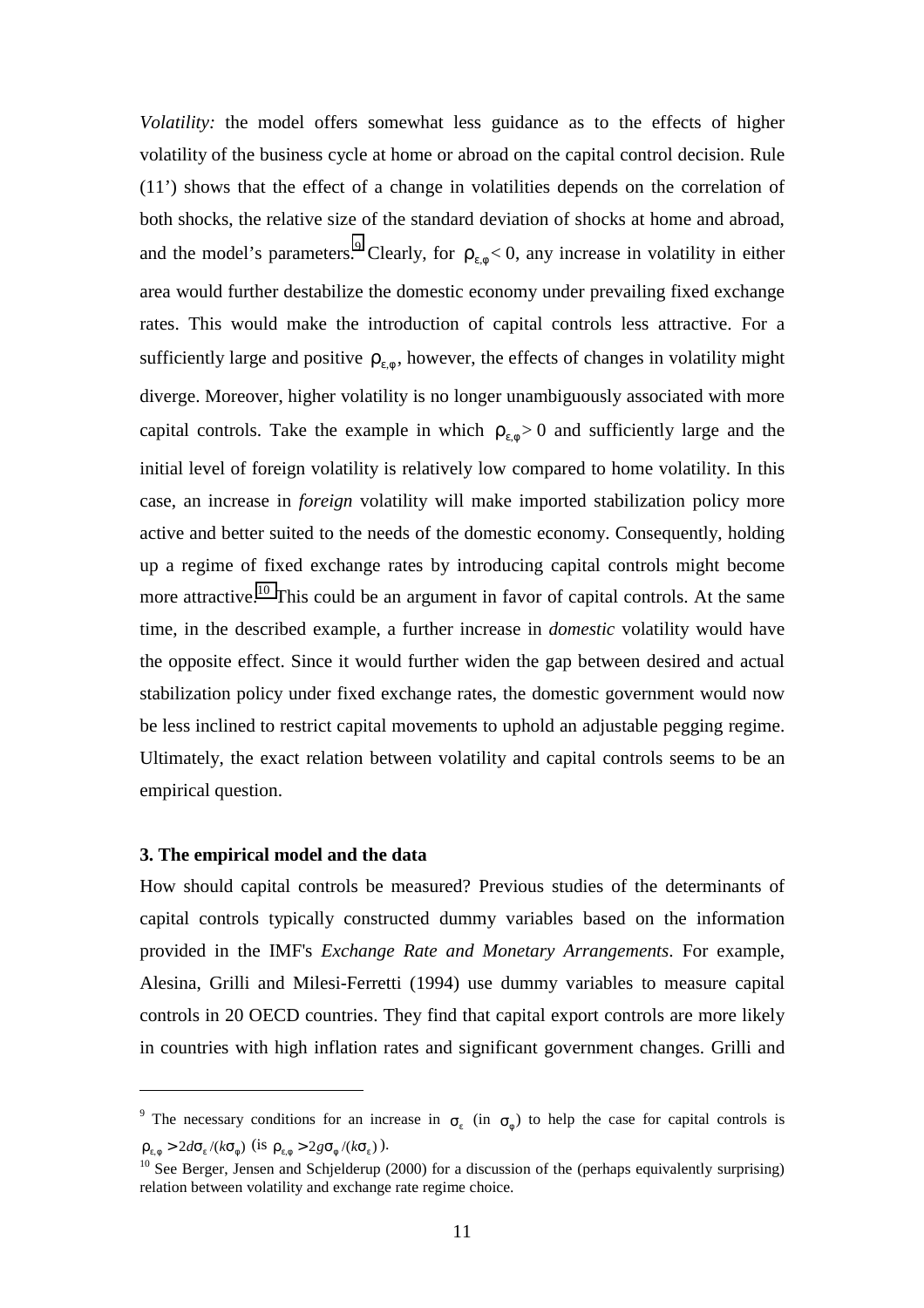Milesi-Ferretti (1995) and Milesi-Ferretti (1998) extend this analysis to more than 150 developed and less-developed countries.<sup>11</sup>

We use this latter data set – which was kindly made available by Milesi-Ferretti – in our analysis as it provides information for a large group of countries over quite a long period. This is not to say, however, that these data are without drawbacks. One problem is that dummy variables do not reflect different degrees of intensity of capital controls over time. Moreover, they fail to distinguish between the types of flow that are being restricted, and they ignore the fact that legal restrictions may be circumvented.12 However, there is one important advantage of using indicators based on legal restrictions: they are a good expression of governments' policy intentions. As we are interested in testing whether capital restrictions are linked with other aspects of government policy, notably the choice of the exchange rate regime, we use the Alesina-Grilli-Milesi-Ferretti data on capital controls.

Figure 2 illustrates the occurrence of capital controls in our sample of 82 less developed countries between 1980 and 1994.<sup>13</sup> A striking feature is that only two types of capital controls, restrictions on current account transactions and multiple exchange rates (for some or all capital transactions and/or currencies), seem to show sufficient variance to validate an empirical investigation (compare Table 1 below).<sup>14</sup> *Current account* restrictions in particular have been less frequent since the mid 1980s. The percentage of countries with that type of capital control in place increased from about 50% in 1980 to more than 80% in the late 1980s, only to decrease rapidly to about one third of the sample in 1994. *Multiple exchange rate* regulations have declined to even smaller percentages, albeit from a much lower level in the early 1980s. In contrast, the enforced *surrender of export earnings* in hard currencies and

 $11$  These authors find that capital controls are more likely to be in place in countries where monetary policy is under the control of government. Also they are more likely to be imposed in poorer countries, and in countries with a larger government. Finally, controls are less likely to be imposed in economies that are open, that have a flexible exchange rate system and no current account difficulties.

 $12$  Alternatives are based on either interest differentials or more detailed indices. For instance, Lemmen and Eijffinger (1996) have measured differentials between domestic onshore and offshore nominal interest rates in European Union countries as indicators for capital controls. Resulting negative (positive) deviations are associated with capital export (import) restrictions. They conclude that inflation, government instability and gross fixed capital formation can provide a reasonable explanation of capital controls in the EU. Data on interest differentials are, however, not available for most countries in our sample. Recently, Tamirisa (1999) used an index based on 142 individual types of national exchange and capital controls. Unfortunately, this index is available only for 1996. Likewise, Quinn's (1997) indicator, which ranges from 0 to 4 and which has been used by Edwards (2001), is only available for a limited period.

<sup>&</sup>lt;sup>13</sup> The sample available in the empirical model is smaller. See below.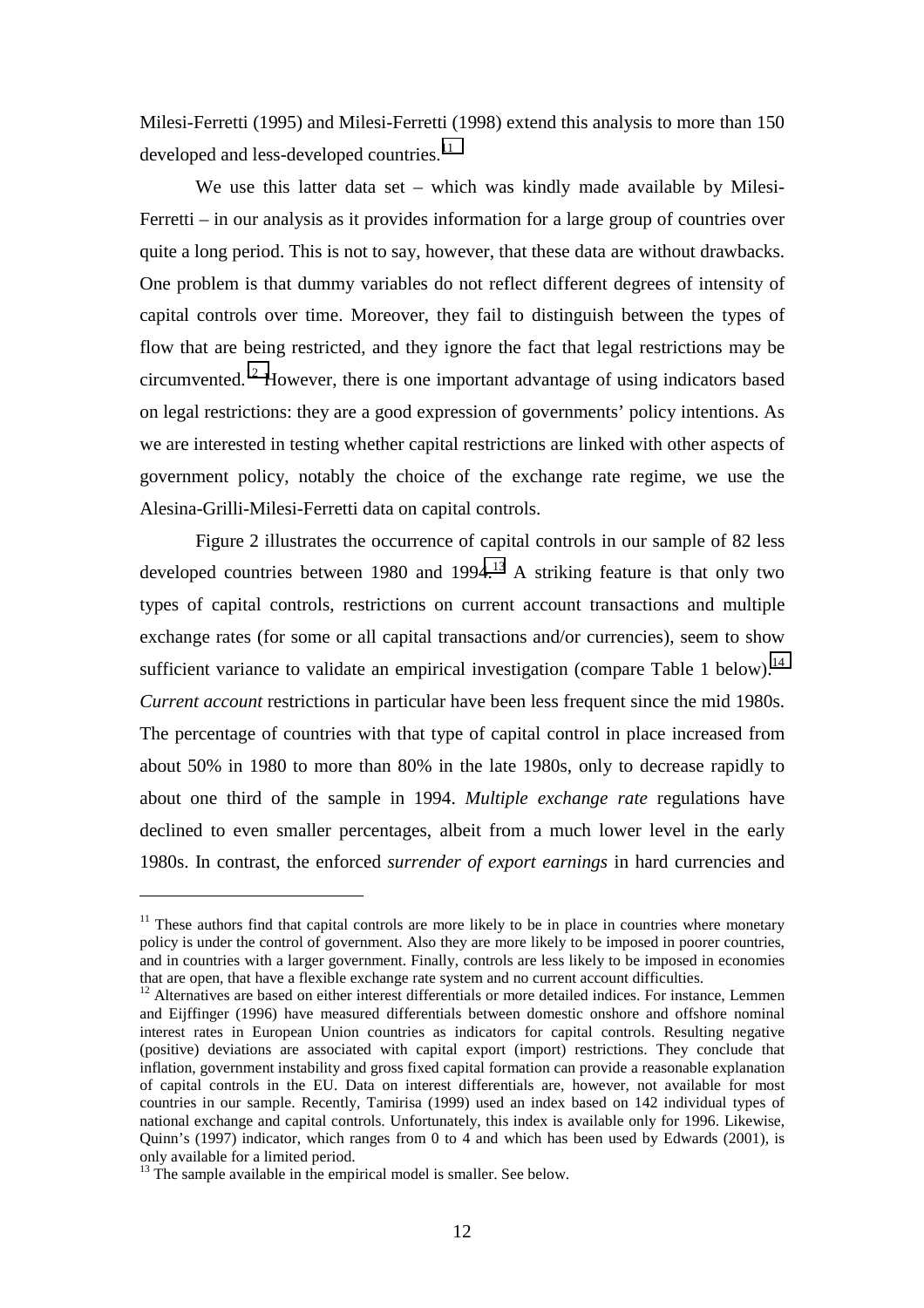the occurrence of restrictions for *capital transactions* (for resident-owned funds) seem to be a very widespread and more or less permanent (or time-invariant) feature in the sample. More than 80% of the sample countries still have such capital controls in place. Moreover, there is hardly any change in the distribution among countries. Consequently, in what follows, we will focus our empirical investigation on current account restrictions and, as a robustness check, on multiple exchange rates.



**Figure 2: Percentage of Countries in Sample Using Controls**

Before we move on to discuss data on the determinants of these capital control measures, we need to specify the sample selection. In line with the model described in Section 2, the sample should be restricted to observations with *de facto fixed exchange rate regimes*. To fulfill this requirement, we follow Kraay (2000), who uses monthly data on nominal exchange rate movements to select years and countries with de facto pegging regimes (see Appendix 2 for details). An exchange rate regime is defined as de facto fixed if the average over the previous twelve months of the absolute value of percentage changes in the nominal exchange rate does not exceed 2.5%, or about one half of one standard deviation from the mean for the entire sample. Hence, we only consider those observations on capital controls for which the exchange rate has been relatively stable either in the current or the previous year. Note that the observed stability of the exchange rate need not imply absence of a

<sup>&</sup>lt;sup>14</sup> See Milesi-Ferretti (1998) for further details on these restrictions.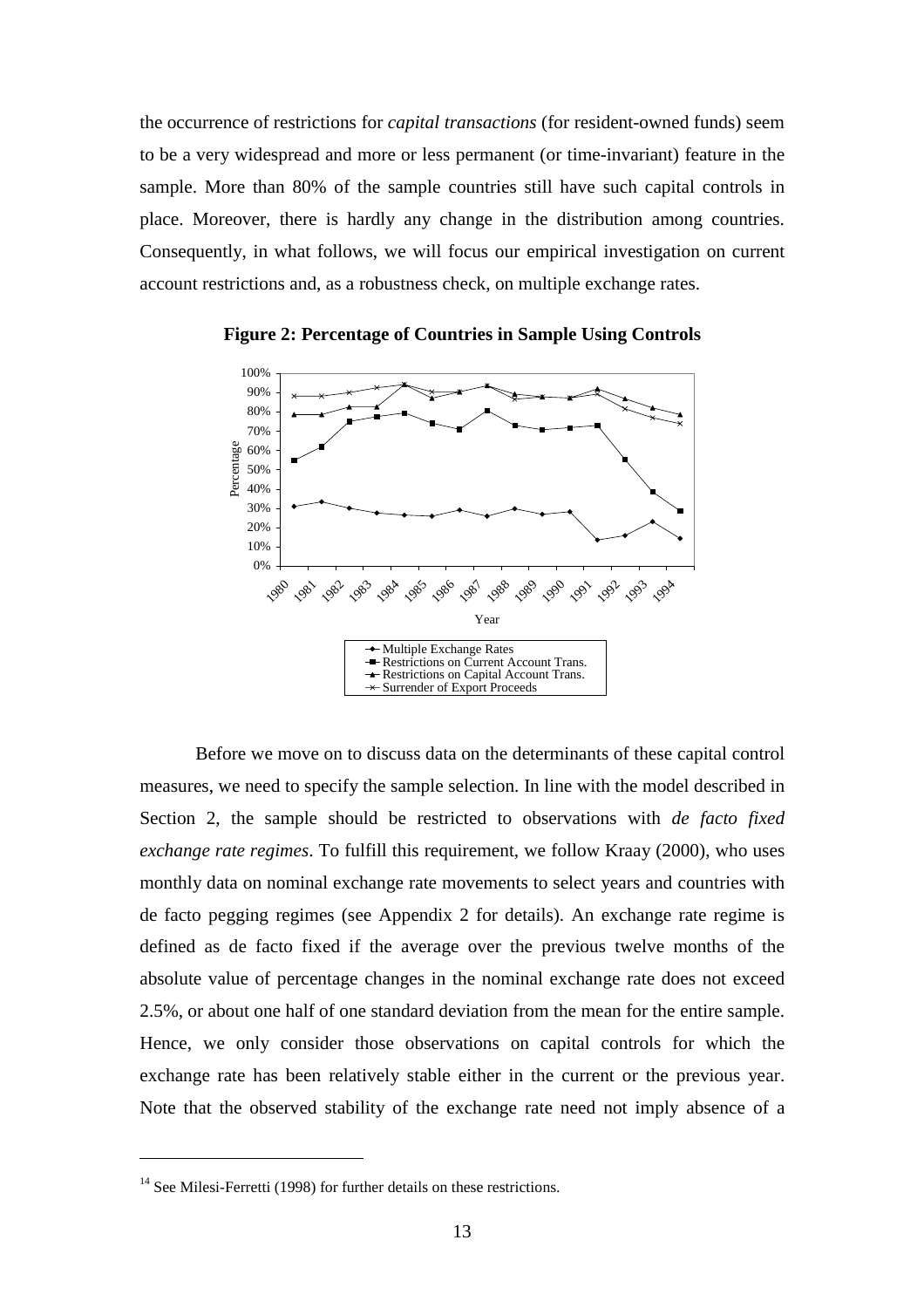(non-successful) speculative attack. This procedure reduces our sample from 741 observations for 58 countries for which we have both data on capital controls and explanatory variables to a sample of  $564$  observations from  $53$  countries.<sup>15</sup> Table 1 shows summary statistics and short descriptions of the variables used in the empirical analysis (see Appendix 2 for details).

#### [Table 1 about here]

Another issue of importance is the identification of *target areas*. To construct the exchange rates just discussed as well as measures for foreign inflation and foreign business cycle volatility, we have to identify to which currency (or basket of currencies) a given country in a particular year is effectively or potentially pegging its currency. Here we rely mainly on the data provided in the IMF's annual reports. The IMF reports whether countries peg to the US dollar, the French franc, the SDR (i.e. IMF Special Drawing Rights), or any other currency or composite. For those countries pegging to an unknown basket of currencies we opt to construct a composite exchange rate based on trade shares (see Appendix 2). A detailed list of the target areas for each country can be found in Berger, Sturm and de Haan (2000, Table A1).

#### [Table 2 about here]

Table 2 presents the results of our main empirical model. Reported are the estimated coefficients of a random effects probit model for the aforementioned panel of 53 countries between 1980 and 1994. The Log-Likelihood statistics given on the bottom indicate that random effects are indeed the proper set-up for the data at hand. The left-hand side of the estimated model consists of CURAC, the bivariate dummyvariable specifying occurrence of restrictions on current account transaction in a given country and year. The models predict about 2/3 of the observations on CURAC correctly and thus provide a reasonably good description of the data. Column (1) reports the estimated coefficients and their t-statistics for our base model, while columns (2) to (9) provide further results including additional variables as a

<sup>&</sup>lt;sup>15</sup> The reason for including both the current and the previous year is that all observations on capital controls and their determinants are made on an annual basis and thus are less precise than the monthly data on nominal exchange rates. Note that most of our results do not depend on the sample selection.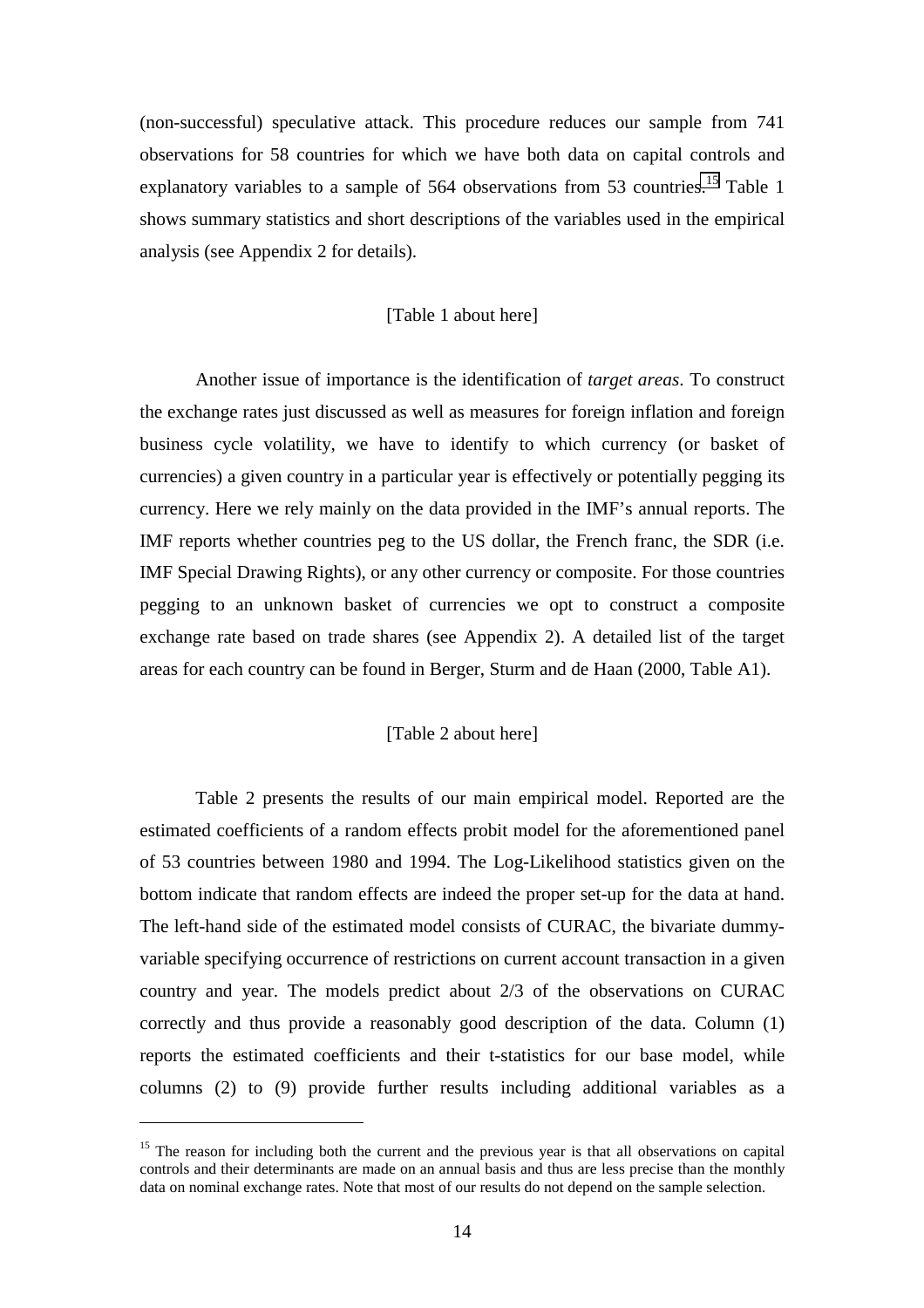robustness test. This additional result, as well as an application of the empirical model to the occurrence of multiple exchange rates, will be discussed in more detail in Section 4. In what follows, we focus on the base model and CURAC.

The base model is founded on the theoretical considerations discussed in Section 2. We have pre-selected our sample to include only observations on fixed exchange rates (see above) and any such exchange rate regime might come under a speculative attack. To control for variance in the intensity of such attacks, we introduce SPECATTD, a dummy variable that is 1 in the case of a speculative attack of certain size on a country's (de facto) fixed exchange rate in a given year and 0 otherwise. An attack is defined as an observed sharp loss in non-gold reserves measured in US dollars in at least one month exceeding 40% – or about two standard observations of the average monthly non-gold reserve change in our sample.<sup>16</sup> As a rule, it should be expected that the occurrence of *pressure on the forex markets* would increase the probability of capital controls being introduced. Indeed, there is a positive and significant influence of SPECATTD in column (1) of Table 2.

The anticipated *durability of a peg* is captured by GRRES51. This variable measures the average growth of international reserves in the five years preceding the current year. (Appendix 2 offers a more detailed account of the construction of all variables used in the empirical exercise.) Arguably, a history of strongly increasing reserves decreases the probability that an existing peg will give way to floating exchange rates even after the introduction of capital controls. Consequently, as discussed in the previous section, we might expect such an increase to lower the likelihood of restrictions on current account transactions to be introduced. Column (1) shows that the coefficient for GRRES51 in the base model is estimated to be significantly negative, which is in line with this expectation.

A second right-hand-side variable suggested by Section 2 is *political benefits* associated with prolonging the existence of a fixed exchange rate regime. The higher these benefits stemming from, for instance, the upholding of a public commitment of a government to peg to a basket of foreign currencies, the larger the likelihood that a country introduces capital controls. A plausible assumption is that these benefits will be larger, the longer such a commitment is in place. PEGIMF51 measures the average number of years a country has publicly declared (to the IMF) its exchange rate to be

<sup>&</sup>lt;sup>16</sup> Note that GRRES51, which is based on a similar aggregate, excludes the current period.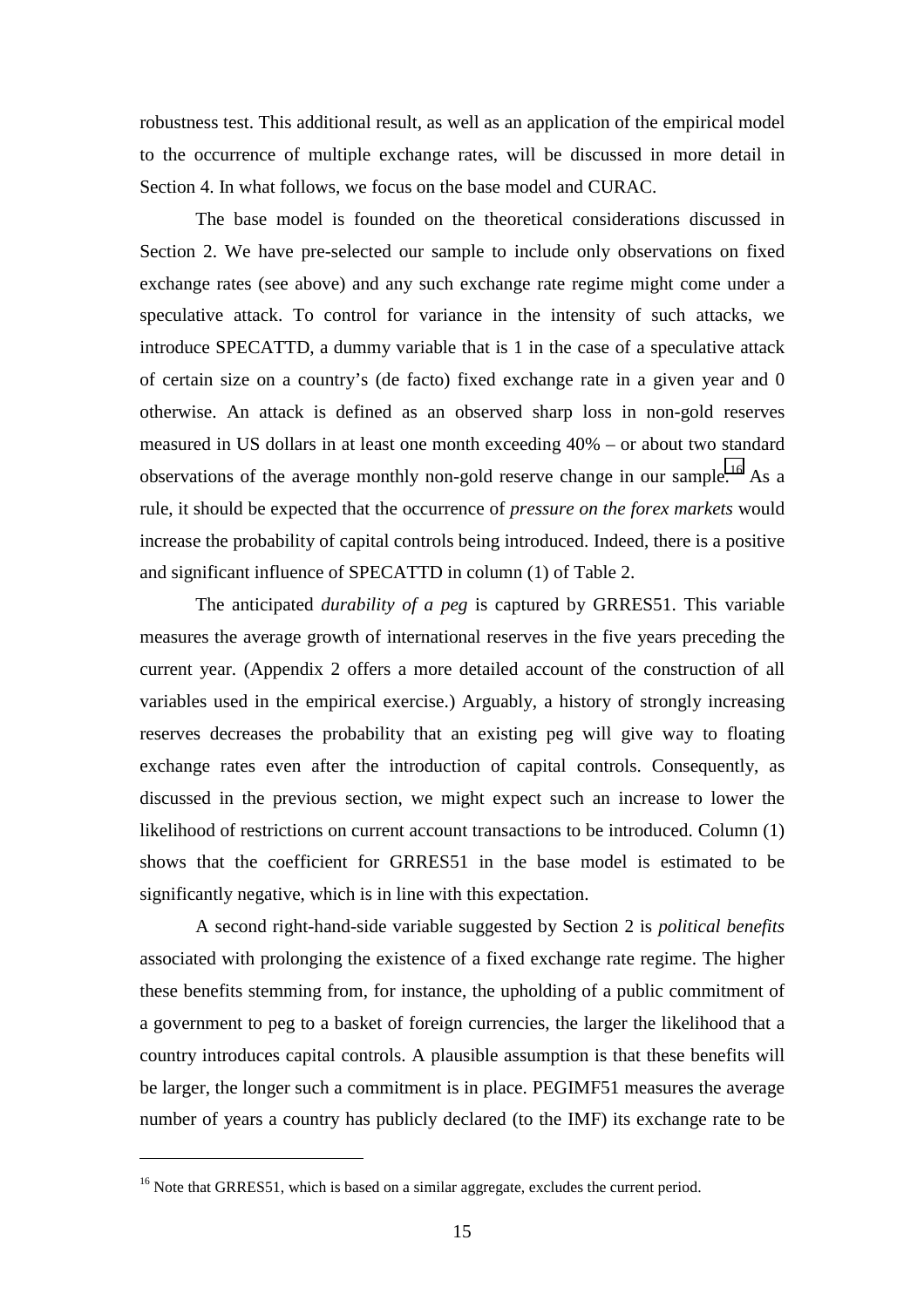fixed against the US dollar or any other currency or composite in the previous five years.17 The data is taken from the IMF's annual reports. And indeed, judging from column (1), countries with an "older" public commitment to fixed exchange rates are significantly more likely to introduce controls on current account transactions than others.

In addition to the political benefits stemming from upholding an official commitment to fixed exchange rates, however, there might also be political costs. For instance, the number and/or influence of private interests lobbying for an unlimited flow of funds across borders will be larger in more open economies. To control for this influence, we include OPEN51, the average degree of openness of a country in the five years preceding the current year. Openness might also be an (albeit very crude) indicator of the allocative inefficiencies caused by capital controls. The variable should have a negative sign. This is indeed the empirical finding reported in column (1) of Table 2. OPEN51 exhibits a significant and negative influence on the probability of CURAC taking on the value 1. That is, more open economies tend to be less likely to introduce restrictions on current account transactions. Incidentally, measures of openness have repeatedly been reported to decrease the probability for introduction of fixed exchange rates (Collins 1996, Berger, Sturm and de Haan  $2000$ <sup>18</sup>

*Domestic inflation* is another variable in the base model. As discussed, a higher rate of domestic inflation should make the introduction of capital controls more likely. Such controls might help to extend the life of a fixed exchange rate regime and the nominal anchor it provides for domestic inflation. As observed inflation data is heavily distorted by periods of hyperinflation in the sample, we follow Collins (1996) and opt for an indirect measure of inflation aversion. DUMMIH75 is a binary variable that takes the value 1 if a country in a given year shows CPI-inflation in the upper 17.5% of all sample observations and 0 otherwise. The exact threshold is somewhat arbitrary, but we get broadly comparable results with alternative cut-off points. From column (1) in Table 2 we see that, in line with theory, countries with relatively high

 $17$  The current year is excluded to avoid a possible simultaneity problem.

<sup>&</sup>lt;sup>18</sup> An alternative explanation for the influence of openness stemming from this line of thought is that more open economies have deeper and more resilient forex markets that lower the expected volatility (and thus the expected costs) of freely floating exchange rates. By extension, it might be conjectured that a higher degree of openness makes it less likely that controls on current account transactions are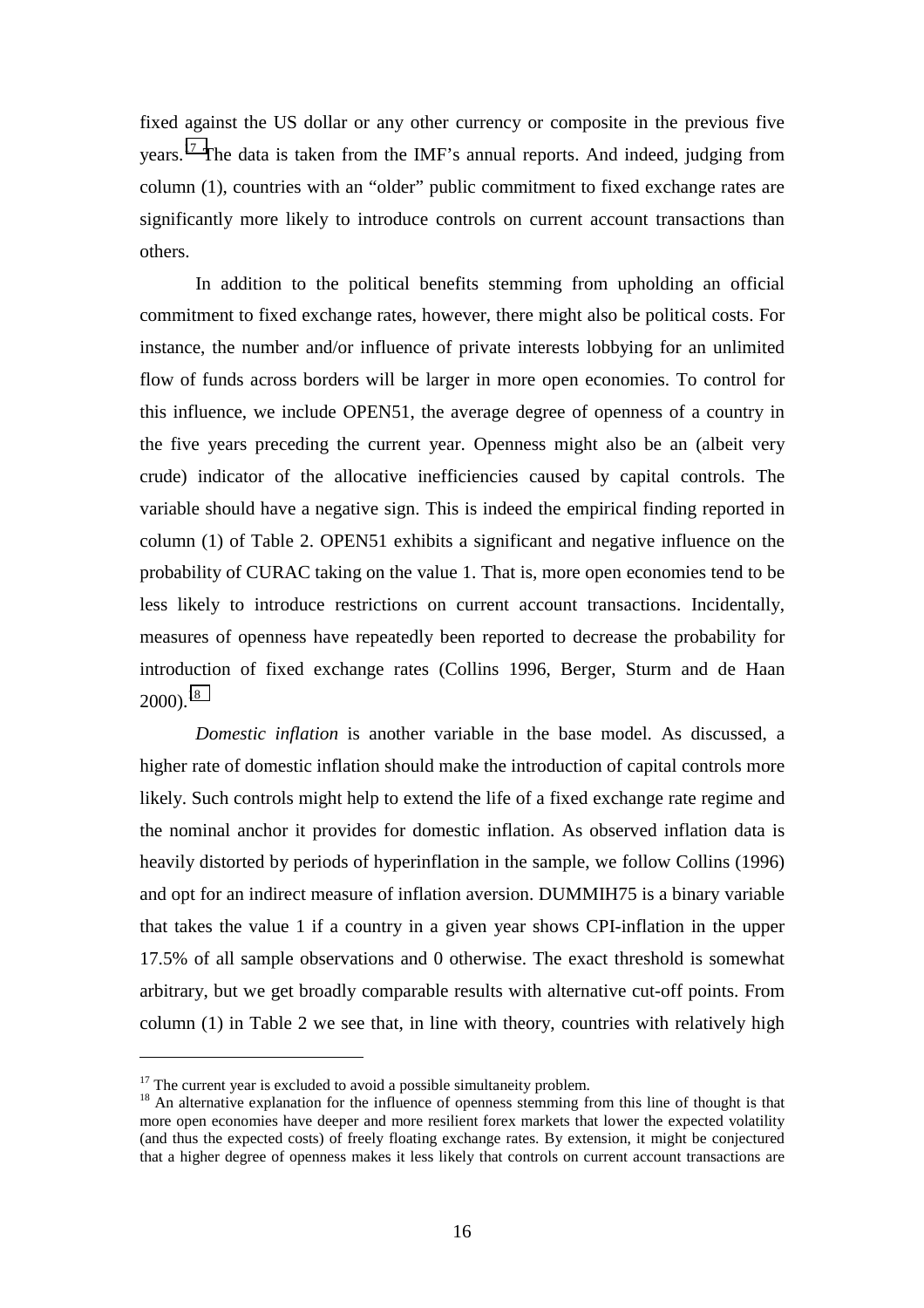inflation were significantly more likely to introduce controls on current account transactions than others.

*Foreign inflation*, that is CPI-inflation in the (mostly industrialized) countries at which a government might target its exchange rate, is less contaminated by extreme observations.19 Accordingly, we use DCPI51, the average rate of inflation in the previous five years, as the fourth variable in the base model. Foreign inflation has a significant and positive impact on the probability that current account transactions are restricted by regulatory controls. This is in line with theory which suggests such a positive effect for sufficiently low levels of foreign inflation.

CORGDP, VARGDPH and VARGDPT are the empirical equivalent of the volatility-related arguments in the theoretical model. CORGDP represents *business cycle synchronicity*. It is defined as the correlation between the Hodrick-Prescottfiltered growth rates of real GDP in the domestic country and the target area. Section 2 suggests an unambiguously positive influence of synchronicity on the probability of capital controls being introduced. This is borne out by column (1) in Table 2, which shows a significant positive coefficient for CORGDP. *Volatility* of real GDP at home and abroad in the target area is measured by the variance of the Hodrick-Prescottfiltered growth rates of real GDP (VARGDPH). Here theory offers less guidance as to what exactly to expect from the empirical exercise – except that both variables should influence the capital control decision. From Table 2 we learn that the likelihood of current account controls being introduced is significantly decreasing in domestic business cycle volatility, but significantly increasing in foreign business cycle volatility (VARGDPT). Section 2 already discussed a possible explanation for such a finding based on our theoretical model.<sup>20</sup>

[Table 3 about here]

introduced to save a regime with fixed exchange rates. See Grilli and Milesi-Ferretti (1995) and Milesi-Ferretti (1998) on the empirical influence of openness on capital controls.

 $19$  See the note on the selection of target areas in the main text above.

<sup>&</sup>lt;sup>20</sup> An interesting observation pointing in that direction is that the sample mean of VARGDPH *conditional* on CORGDP being positive and large (0.3 or higher) is smaller than the conditional sample mean of VARGDPT. This seems to support the idea that an increase in the latter will bring imported stabilization policy under a pegging regime more in line with domestic needs. As discussed in the previous section, this might help the case for capital controls.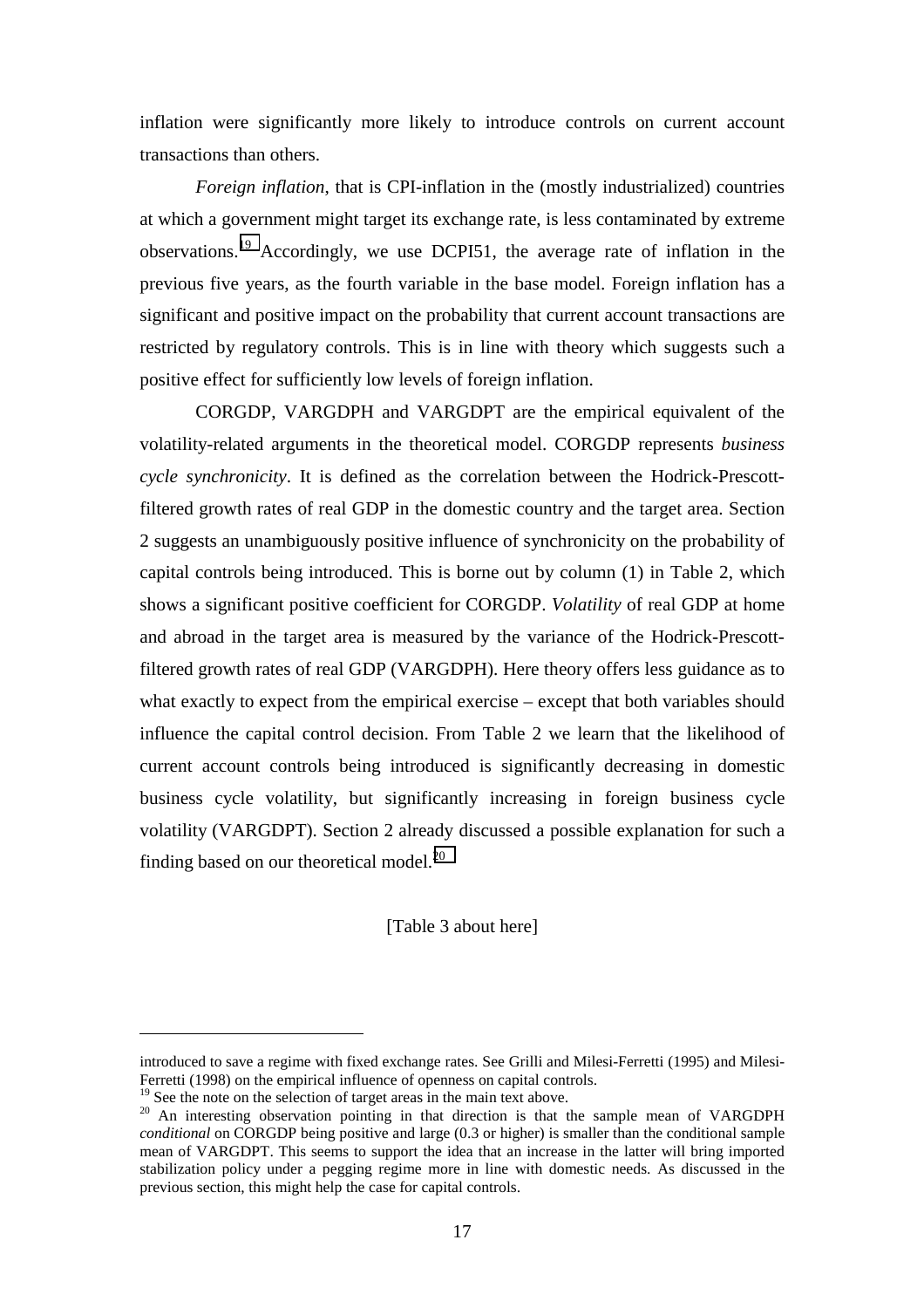What are the quantitative effects associated with the estimated base model? The upper panel in Table 3 reports the marginal effects of a change in the right-handside variables on the probability of CURAC being 1 in the base model evaluated at sample means (first column). T-statistics and means are shown in columns two and three. To put the estimated marginal effects into perspective, the last column shows the implied impact of a one-standard-deviation increase in each right-hand-side variable on CURAC, assuming that the marginal impact is constant. "Impact" is expressed in units of CURAC standard deviation. Overall, the quantitative impact of the base model seems all but negligible. For about half of the right-hand-side variables the impact of a one-standard-deviation increase is between 0.4 and 0.5, with openness and foreign output variance standing out as having an especially strong impact on CURAC. The smallest impact is noted for home inflation and the occurrence of speculative attacks (about 0.2).

#### **4. Robustness checks**

A number of other variables might have an influence on the probability of capital controls being introduced. As well as the evaluation of additional arguments, the inclusion of further variables into the base model can also help to check the robustness of the results reported above. Regarding robustness, the main message stemming from columns (2) to (9) in Table 2 is quite reassuring. With the possible exception of domestic inflation (DUMIH75) and the measure of speculative pressure (SPECATTD), the theoretically deduced determinants remain mostly significant across models.

A first additional argument to be introduced into the base model is the situation at the *world capital market*. Bartolini and Drazen (1997) have suggested that developing countries use policies of capital mobility as a signal of their policy intentions towards foreign investments. However, in times of rising interest rates, for instance, in the U.S. capital market, the reflux of funds from developing countries will reduce their willingness to produce such signals and liberalize current or capital account transactions. And indeed, USR, the nominal three-month treasury bill rate, exhibits a significantly positive effect on the probability that current account transactions are restricted (see column (2) in Table 2). This supports more casual evidence presented by Bartolini and Drazen (1997, Figure 1). Note that, even though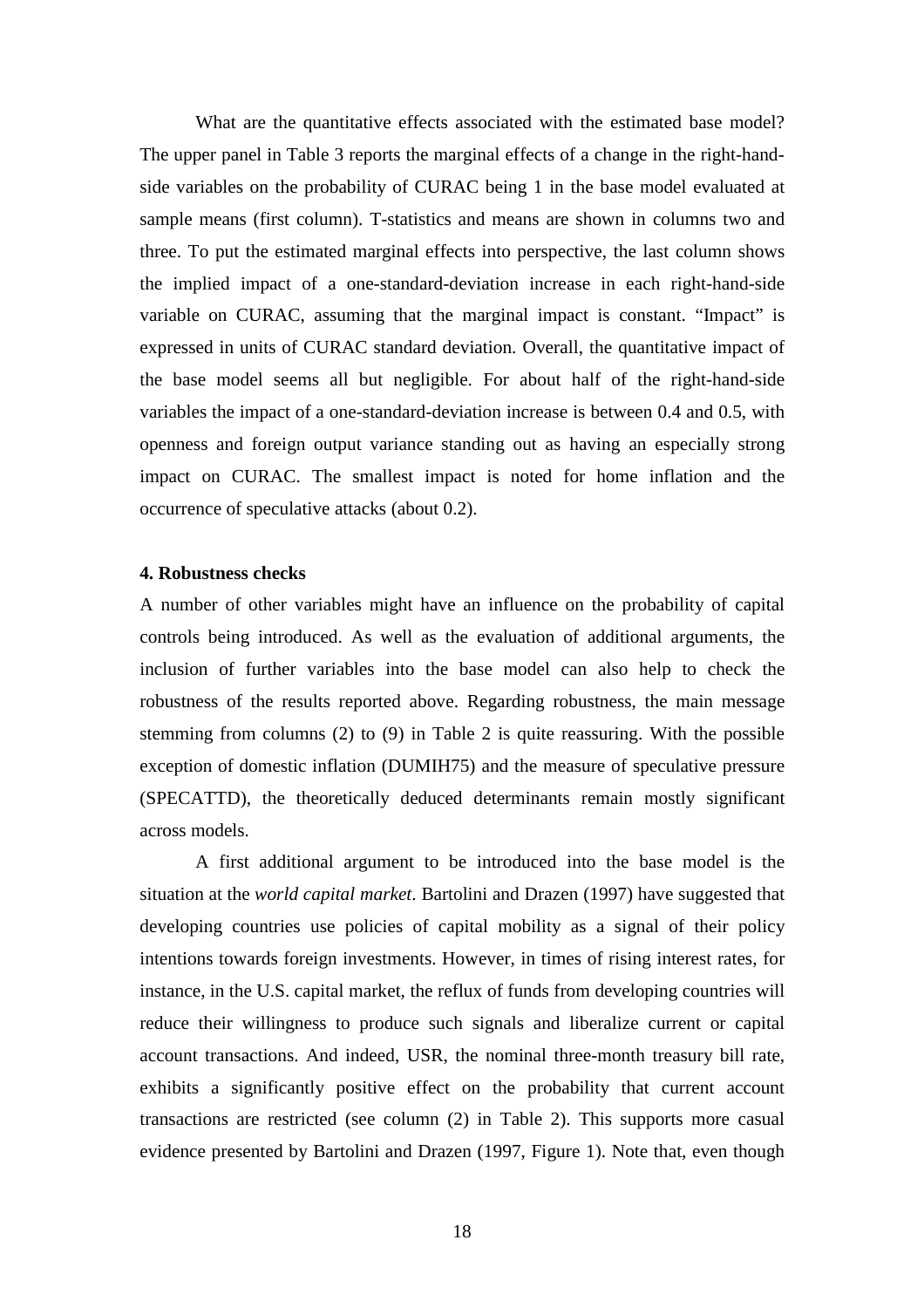there is some collinearity between USR and DCPIT51 that reduces the impact of the latter variable, the results for the base model hardly change.<sup>21</sup>

Some impact on CURAC could also be expected of *population size* (LPOPAVG) and lagged real *per capita income* (LYPC1). In particular, the latter variable might be of some importance because, as argued by Mussa et al. (2000), the integration into world capital markets is a positive function of the economic development of a country. Higher income countries might be more likely to see their currency peg under pressure on the forex market simply because they are more involved in the international capital market and thus more vulnerable to changes in cross-country capital flows. This, in turn, could make it more attractive for them to resort to capital controls. However, while both variables seem to interact with openness and some other country-specific variables, neither of them is significant itself (see columns (3) and (4) in Table 2).

Columns (5) to (7) report the results for a number of *political economic* variables being added to the base model. EIEC is an indicator of the intensity of political *competition* (provided by Beck et al. 1999) and CRGOV51 measures the average number of government crises in the previous five years (provided by Sierman 1998). An increase in either variable should indicate a shortening of the time horizon of government. Following arguments by Edwards (1994), one might speculate that a more shortsighted government is less prone to introduce capital controls to uphold a longer-term commitment to limit inflation via an exchange rate peg. However, while it seems that both variables have the expected negative effect (see columns (5) and (6)), they only border significance. Similarly, the *ideological color* of government does not seem to play a significant role. LEFT, a dummy-variable signaling a leftwing government, has a positive but not a significant influence on the probability of CURAC taking the value 1. There is, however, some evidence that the introduction of restrictions on current account transactions is significantly positive related to *political unrest.* While there is no significant relation between STRIKE51, the average number of strikes in the previous five years, and CURAC, the average number of antigovernment demonstrations in the previous five years, DEMON51, has a significantly positive influence (see column (7) in Table 2). A possible explanation is that governments want to limit capital flight channeled through current account

 $21$  Results for the real treasury rate are similar.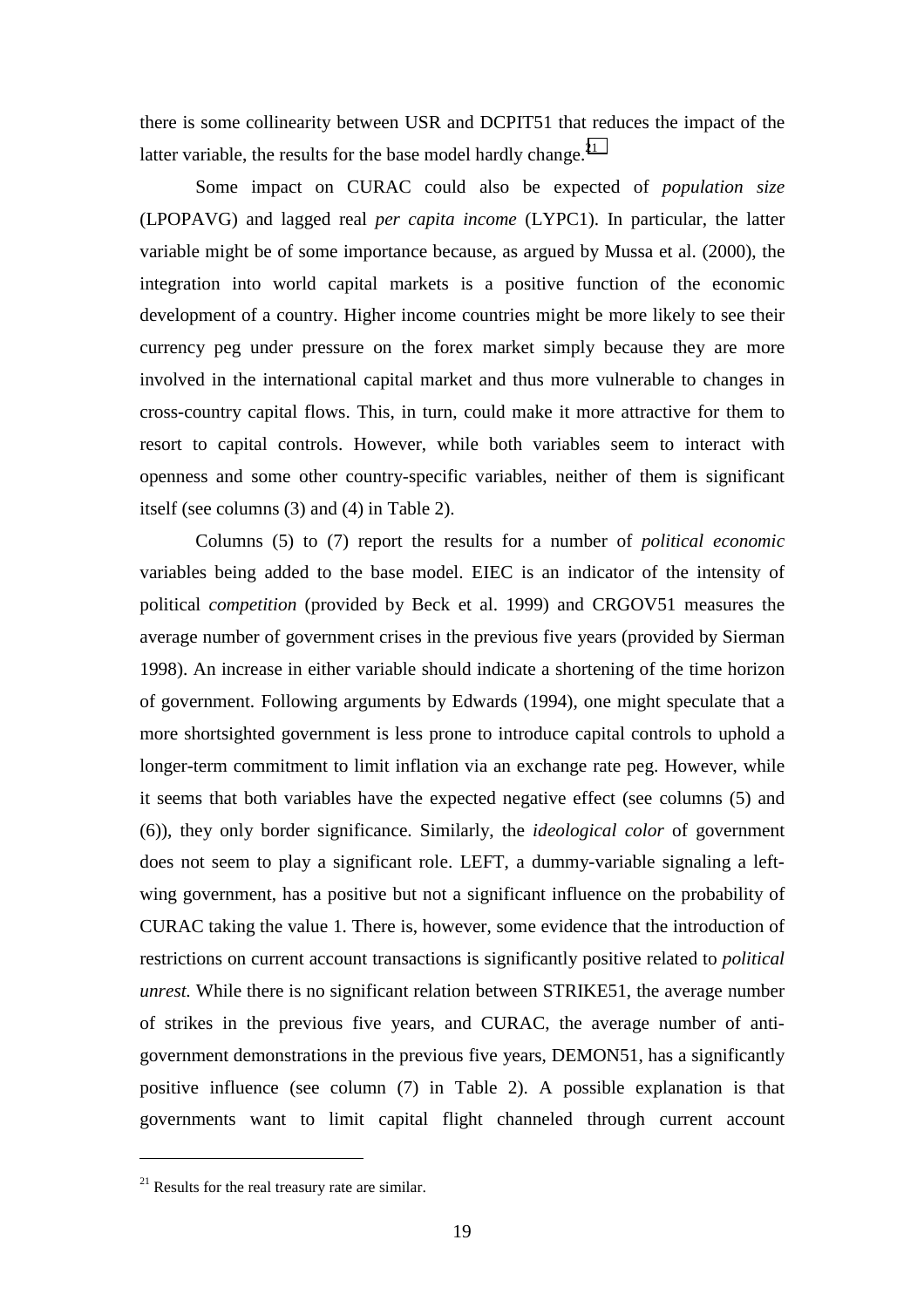transactions. All in all, however, the link between political economic factors and capital controls seems to be rather weak.

A last variable to be added to the base model is DEBTGDP1, the lagged ratio of external foreign currency debt to GDP. A higher debt level seems to be significantly positive related to the probability of current account controls being introduced. But note that this comes amidst serious collinearity between the left-handside variables. As already discussed in Berger, Sturm and de Haan (2000), DEBTGDP51 is highly negatively correlated with CORGDP51 – foreign funds seem to be flowing more rapidly into developing countries when the business cycles at home and abroad diverge. And indeed, when one instruments DEBTGDP51 by its own lagged value and CORGDP51, the debt variable loses its significance, while the performance of the base model is strengthened (see DBYC2 in column (9)). Note, however, that the use of debt severely limits the number of available observations compared to the previous models.

What is the *quantitative impact* of the additional variables just reviewed? Returning to Table 3 (lower panel) above, we find that, as a rule, the marginal effects of the extension variables remain relatively small. With the possible exception of real per capita income and the ideology variable (neither of which is significant), all estimated marginal coefficients and "impact" indicators remain small compared to those of the base model (compare Table 3, upper panel).

#### [Table 4 about here]

Table 4 presents the results of an application of the empirical models discussed in Sections 3 and 4 to MULTEX, a 0,1-variable indicating the presence of multiple exchange rate regulation. Judged by the results for the base regression and its robustness across columns, the models' performance is somewhat weaker with MULTEX than with CURAC. This does not come as a surprise given the lack of variance in the left-hand-side variable as already discussed (see Figure 2 in Section 3 and Table 1). Still, with the exception of the measures for foreign and domestic inflation, the right-hand-side variables of the base model in column (1) act in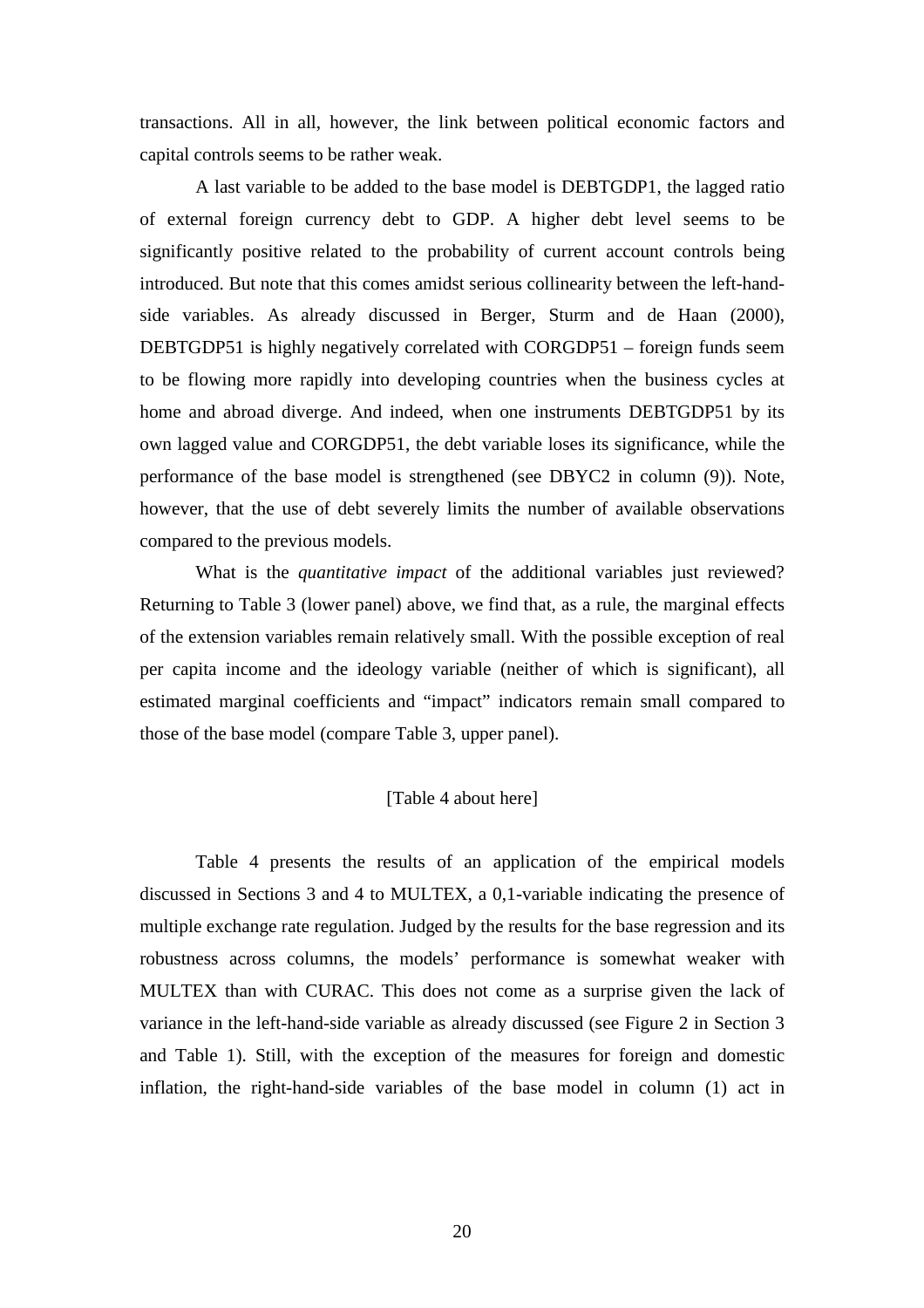remarkably similar ways in Tables 4 and  $2<sup>22</sup>$  With regard to the additional variables introduced in columns (2) to (9), it is perhaps interesting that the occurrence of MULTEX is significantly influenced by population size (negative), income level (positive) and the presence of a "left-wing" ideology in government (positive). Neither of these factors played a significant role in explaining current account controls. Overall, however, Table 4 seems to support the findings reported on CURAC above.

#### **5. Conclusion**

 $\overline{a}$ 

In the wake of the financial crises of the late 1990s, the question of the proper exchange rate regime choice for developing countries and emerging markets has caught the interest of economists and policy makers alike. A common notion is, in the light of the increased capital mobility and widespread deregulation of capital controls during the last decade, that the intermediate solution of the adjustable peg is no longer a feasible option for countries involved in the world capital market. Indeed, fewer and fewer governments publicly commit to an intermediate monetary regime and more and more countries declare their monetary regime to be one of floating exchange rates. While some of this recent development amounts to window dressing, i.e. a mere redefinition of adjustable pegs as floats as, for instance, Mussa et al. (2000) report, there certainly is a major movement towards more flexible exchange rate arrangements. But is this really due to an exogenous change in determinants such as the observed decrease in capital controls?

The answer of the present paper is no. We argue that an important part of the observed shift away from capital controls is endogenous. We have developed a simple model that links the decision to liberalize cross-country transactions to exchange rate regime choice, determining both institutions simultaneously. Testing the model with data for 53 non-OECD countries covering the period 1980-94, we find that much of the observed decline in the use of restrictions on current account transactions is due to a decrease in the attractiveness of fixed exchange rates. A similar result is obtained for regulations on multiple exchange rates. (Other forms of capital controls, such as

<sup>&</sup>lt;sup>22</sup> Inflation is rarely significant and, where it is (see DUMIH75 in columns (1) and (3) of Table 4), its sign is changed compared to Table 2. No other variable that is significant in the CURAC model changes its sign when significant in the MULTEX model.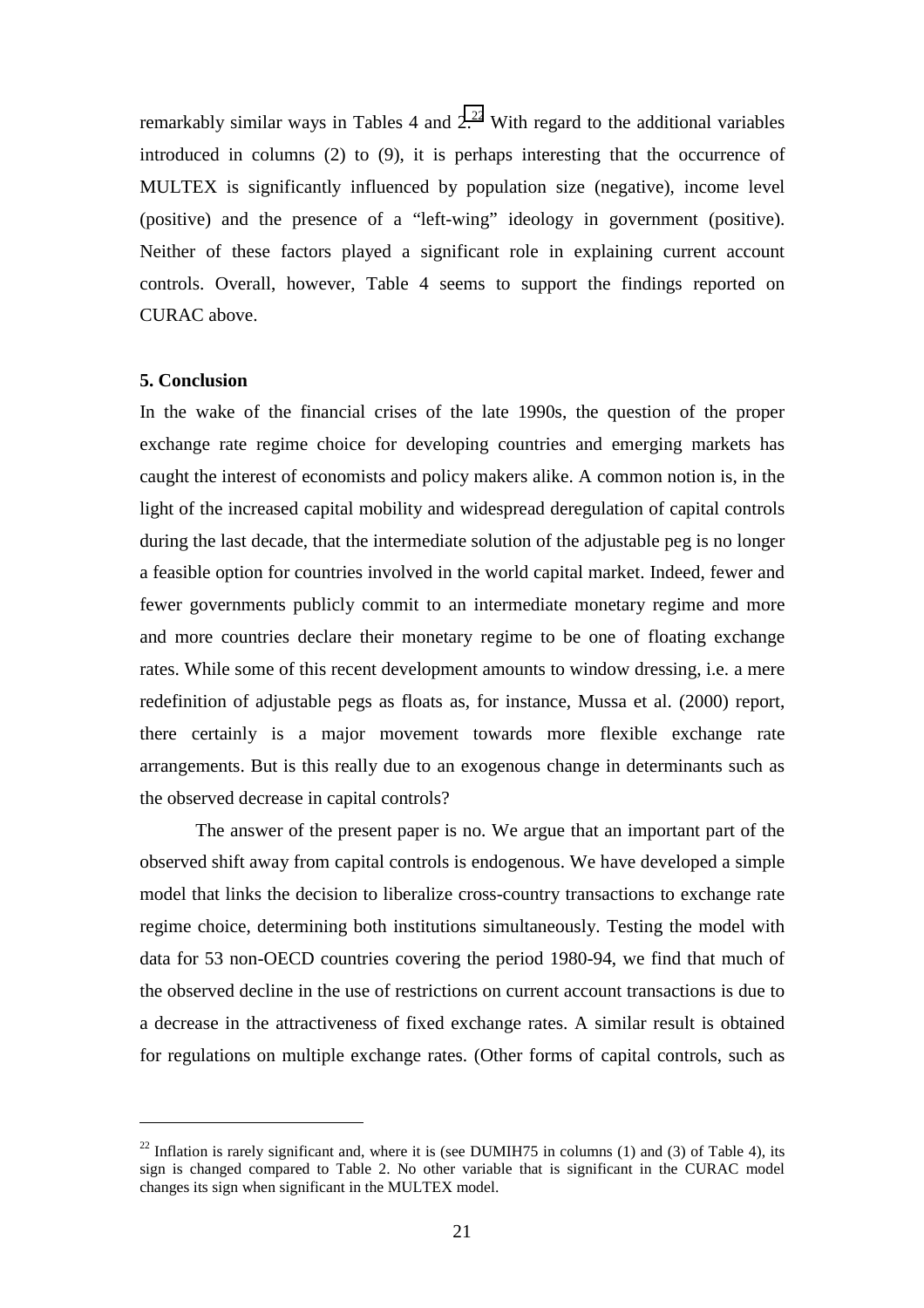the enforced surrender of export proceeds or explicit restrictions on capital transactions, show hardly any variance over time and across countries.)

What are the determinants of capital control decisions? We conclude on the basis of our theoretical and empirical analysis that the durability of a peg measured on the basis of the growth of international reserves, the political benefits of a commitment to a peg, domestic and foreign inflation (aversion), as well as business cycle volatility and synchronization are the main determinants of capital controls.

We conclude that much of the recently observed decrease in the level of capital controls in emerging markets and developing countries should not be viewed as an exogenous determinant of exchange rate regimes. Rather, the decline in capital controls should be seen as endogenous to the exchange rate regime decision.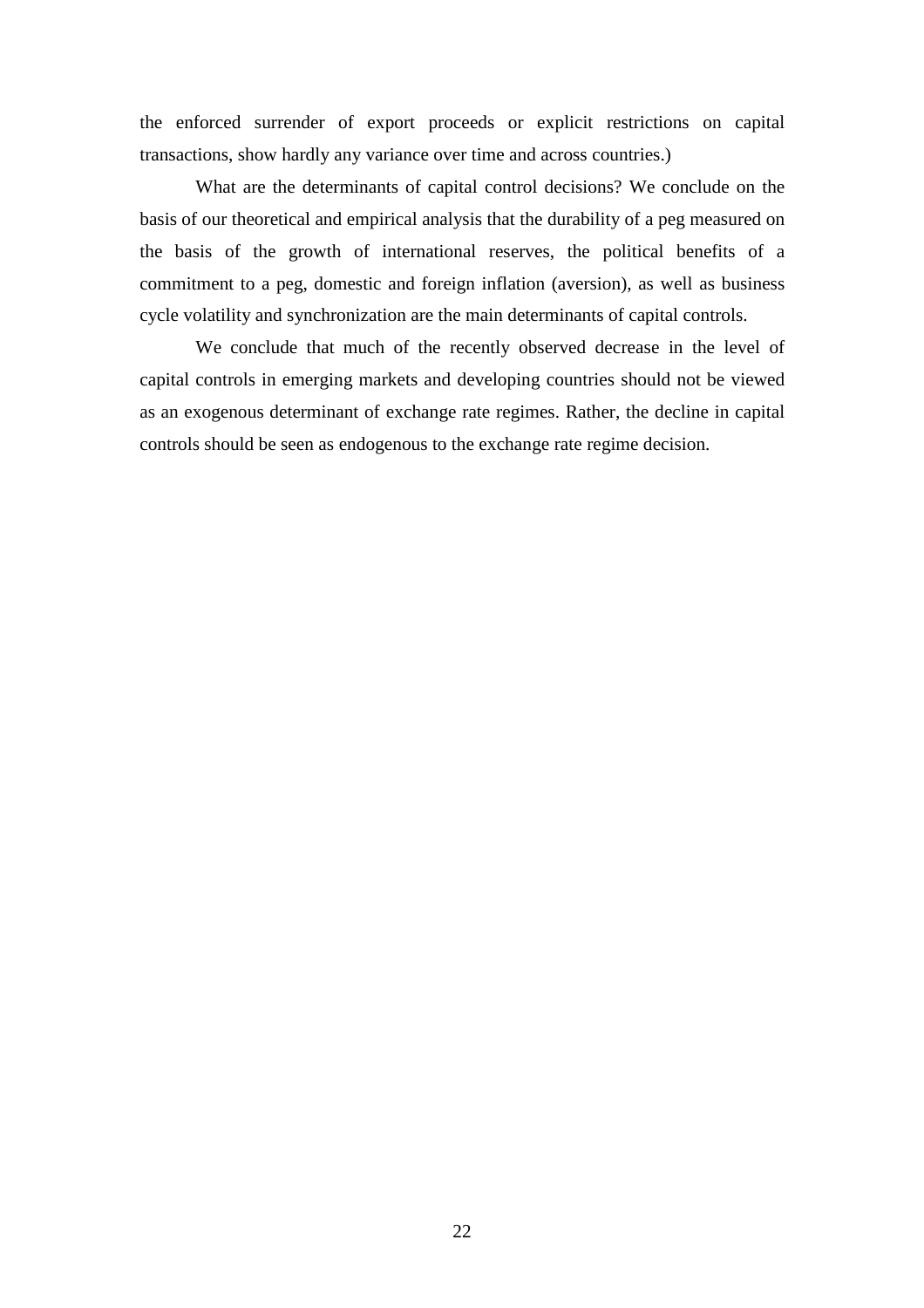#### **References**

- Alesina, A., V. Grilli and Gian Maria Milesi-Ferretti (1994), The Political Economy of Capital Controls, in: L. Leiderman and A. Razin (eds.), *Capital Mobility: The Impact on Consumption, Investment and Growth,* Cambridge: Cambridge University Press.
- Barro, Robert J. (1996), Determinants of Democracy, *Mimeo*, Harvard University.
- Bartolini, Leonardo and Allan Drazen (1997), When Liberal Policies Reflect External Shocks, What Do We Learn?, *Journal of International Economics*, 42, 249-73.
- Beck, Thorsten, George Clarke, Alberto Groff, Philip Keefer and Patrick Walsh (1999), New Tools and New Tests in Comparative Political Economy: The Database of Political Institutions, *Mimeo*.
- Berger, Helge, Henrik Jensen and Guttorm Schielderup (2000), To Peg or not to Peg? A Simple Model of Exchange Rate Regime Choice in Small Economies, *Mimeo*, University of Copenhagen, October 2000.
- Berger, Helge, Jan-Egbert Sturm and Jakob de Haan (2000), An Empirical Investigation Into Exchange Rate Regime Choice and Exchange Rate Volatility, *CESifo Working Paper*, No. 263.
- Calvo, Guillermo A. (1999), Capital Markets and the Exchange Rate with Special Reference to the Dollarization Debate in Latin America, *Mimeo*, University of Maryland.
- Collins, Susan M. (1996), On Becoming More Flexible: Exchange Rate Regimes and the Caribbean, *Journal of Development Economics*, 51, 117-38.
- Dooley, M.P. (1996), A Survey on Literature on Controls over International Capital Transactions, *IMF Staff Papers,* 43, 639-687.
- Edwards, Sebastian (1994), The Political Economy of Inflation and Stabilization in Developing Countries, *Economic Development and Cultural Change*, 42(2), 235- 66.
- Edwards, Sebastian (1996), "The Determinants of the Choice Between Fixed and Flexible Exchange-Rate Regimes", *NBER Working Paper*, 5756.
- Edwards, Sebastian (1999), How Effective Are Capital Controls?, *NBER Working Paper*, No. 7413.
- Edwards, Sebastian (2000a), Exchange Rate Regimes, Capital Flows, and Crisis Prevention, *Mimeo*, August.
- Edwards, Sebastian (2000b), Exchange Rate Systems in Emerging Economies, *Mimeo*, University of California/U.S. Treasury.
- Edwards, Sebastian (2001), Capital Mobility and Economic Performance: Are Emerging Economies Different?, *NBER Working Paper*, No. 8076.
- Eichengreen, Barry, Paul R. Masson, Hugh Bredenkamp, Barry Johnston, Javier Hamann, Esteban Jadrescic and Incir Ötker (1998), Exit Strategies: Policy Options for Countries Seeking Greater Exchange Rate Flexibility, *IMF Occasional Paper*, 168.
- Flood, Robert and Nancy Marion (1999), "Perspectives on the Recent Currency Crisis Literature", *International Journal of Finance and Economics*, 4, 1-16.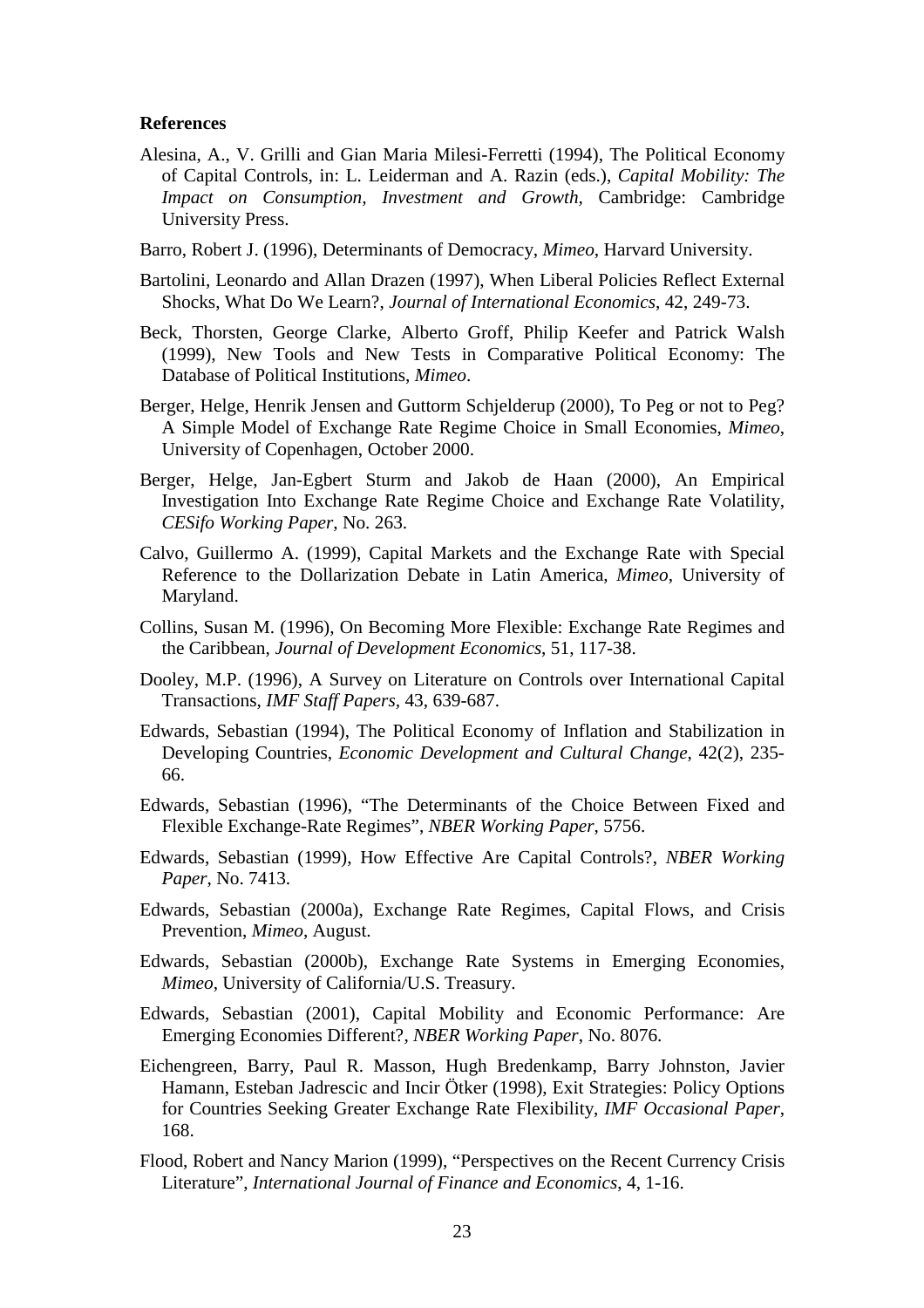- Grilli, Vittorio and Gian Maria Milesi-Ferretti (1995), Economic Effects and Structural Determinants of Capital Controls, *IMF Staff Papers,* 42(3), 517-551.
- Johnston, R. Barry and Natalia T. Tamirisa (1998), Why Do Countries Use Capital Controls?, *IMF Working Paper*, WP/98/181.
- Klein, M. and G. Olivei (1999), Capital Account Liberalization, Financial Depth and Economic Growth, *NBER Working Paper*, No. 7384.
- Knack, Stephen and Philip Keefer (1995), Institutions and Economic Performance: Cross-Country Tests Using Alternative Institutional Measures, *Economics and Politic*s, 7(3), 207-28.
- Kraay, Aart (2000), Do High Interest Rates Defend Currencies During Speculative Attacks?, *World Bank Policy Research Working Paper*, No. 2267.
- Lemmen, Jan J.G. and Sylvester C.W. Eijffinger (1996), The Fundamental Determinants of Financial Integration in the European Union, *Weltwirtschaftliches Archiv,* 132, 432-456.
- Milesi-Ferretti, Gian Maria (1998), Why Capital Controls?: Theory and Evidence, in: S.C.W. Eijffinger and H.P. Huizinga (eds.), *Positive Political Economy: Theory and Evidence,* Cambridge: Cambridge University Press, 217-47.
- Mussa, Michael, Paul Masson, Alexander Swoboda, Esteban Jadrescic, Paolo Mauro and Andy Berg (2000), Exchange Rate Regimes in an Increasingly Integrated World Economy, *IMF Occassional Paper*, 193.
- Obstfeld, Maurice (1996), Models of Currency Crises with Self-Fulfilling Features, *European Economic Review*, 40, 1037-47.
- Rogoff, Kenneth (1985), "The Optimal Degree of Commitment to an Intermediate Monetary Target", *Quarterly Journal of Economics*, 100, 1169-1190.
- Quinn, Dennis (1997), Correlates of Changes in International Financial Regulation, *American Political Science Review*, 91 (3), 531-551.
- Sierman, Clemens L.J. (1998), *Politics, Institutions and the Economic Performance of Nations*, Edward Elgar: Cheltenham.
- Tamirisa, Natalia T. (1999), Exchange and Capital Controls as Barriers to Trade, *IMF Staff Papers*, 46(1), 69-88.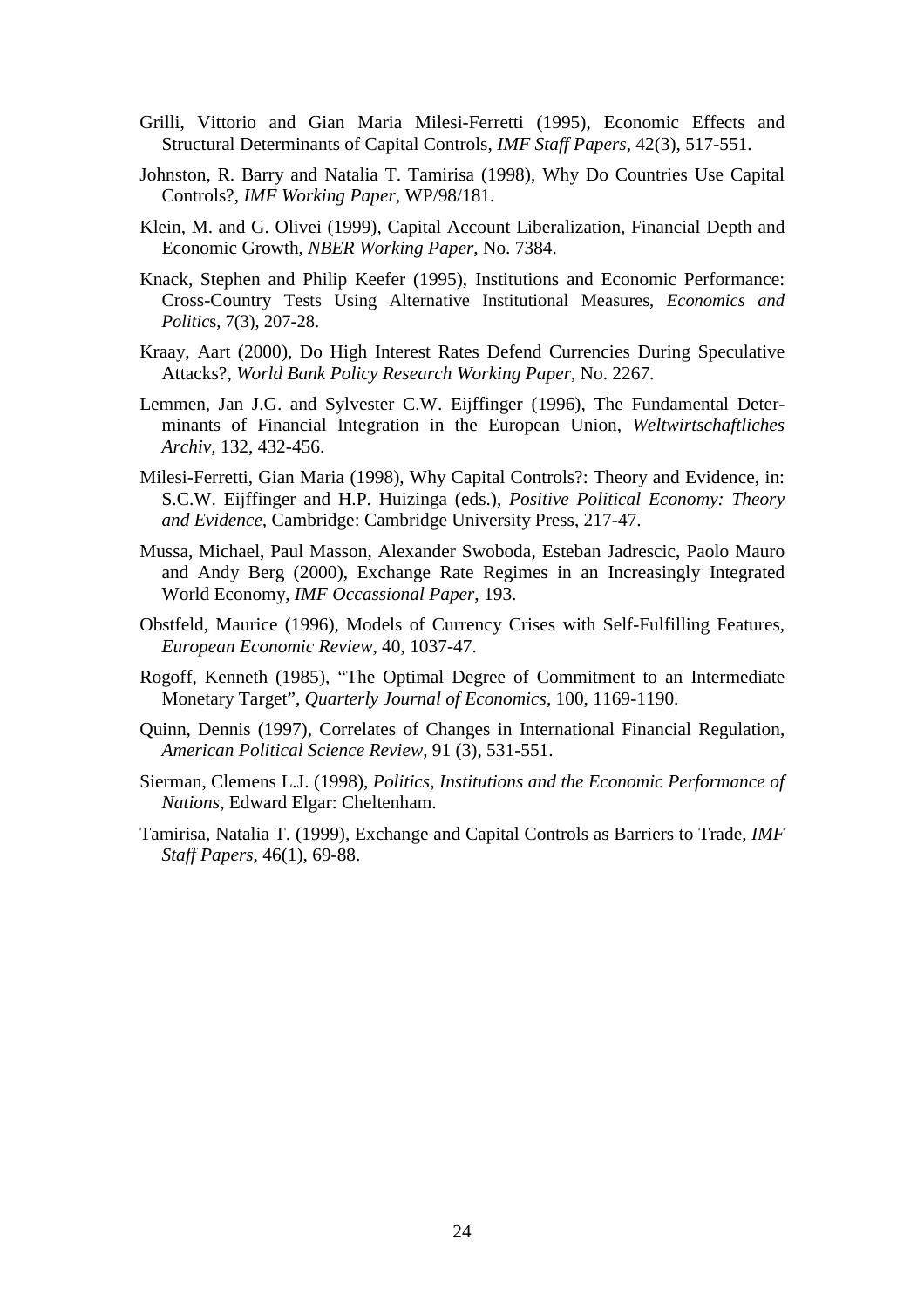#### **Appendix 1: Inflation Expectations under Capital Controls**

In line with the assumption made about the exogenous nature of  $\theta$ , the probability that the government will be forced into a floating regime, expectations are set as the probability-weighted average of expected inflation under the two possible regimes

(A1) 
$$
\pi^e|_{CC>0} = (1-\theta)E\pi_F^{CC>0} + \theta E\pi_F^{CC>0}
$$
.

Actual inflation under a pegging regime can be derived from (2), which reduces to

$$
(A2) \qquad \pi_P^{CC>0} = \pi^* - \phi,
$$

(see (8) in the main text) with  $E\pi_P^{CC>0} = \pi^*$  being the inflationary bias imported from abroad under a pegging regime. If, despite the introduction of capital controls, the actual exchange rate regime turns out to be a float, inflation will be determined by the domestic central bank. Minimizing its loss function (3) with regard to  $\pi$  under this scenario we find

$$
(A3) \qquad \pi_F^{CC>0} = \frac{\lambda \alpha^2}{1 + \lambda \alpha^2} \pi^e \big|_{CC>0} + \frac{\lambda \alpha}{1 + \lambda \alpha^2} \big( y^* - \varepsilon \big),
$$

with  $E \pi_F^{CC>0} = (\lambda \alpha^2 \pi^e|_{CC>0} + \lambda \alpha y^*)/(1+\lambda \alpha^2)$ . Using (A2), (A3), and (A1) and solving for expectations we arrive at

(A1') 
$$
\pi^e|_{CC>0} = \frac{(1-\theta)(1+\lambda\alpha^2)}{1+(1-\theta)\lambda\alpha^2}\pi^* + \frac{\theta}{1+(1-\theta)\lambda\alpha^2}\widetilde{\pi},
$$

where the sum of the two fractions is just unity. That is, expected inflation after the introduction of capital controls is a weighted average of the inflationary biases prevailing abroad and under a floating exchange rate regime at home.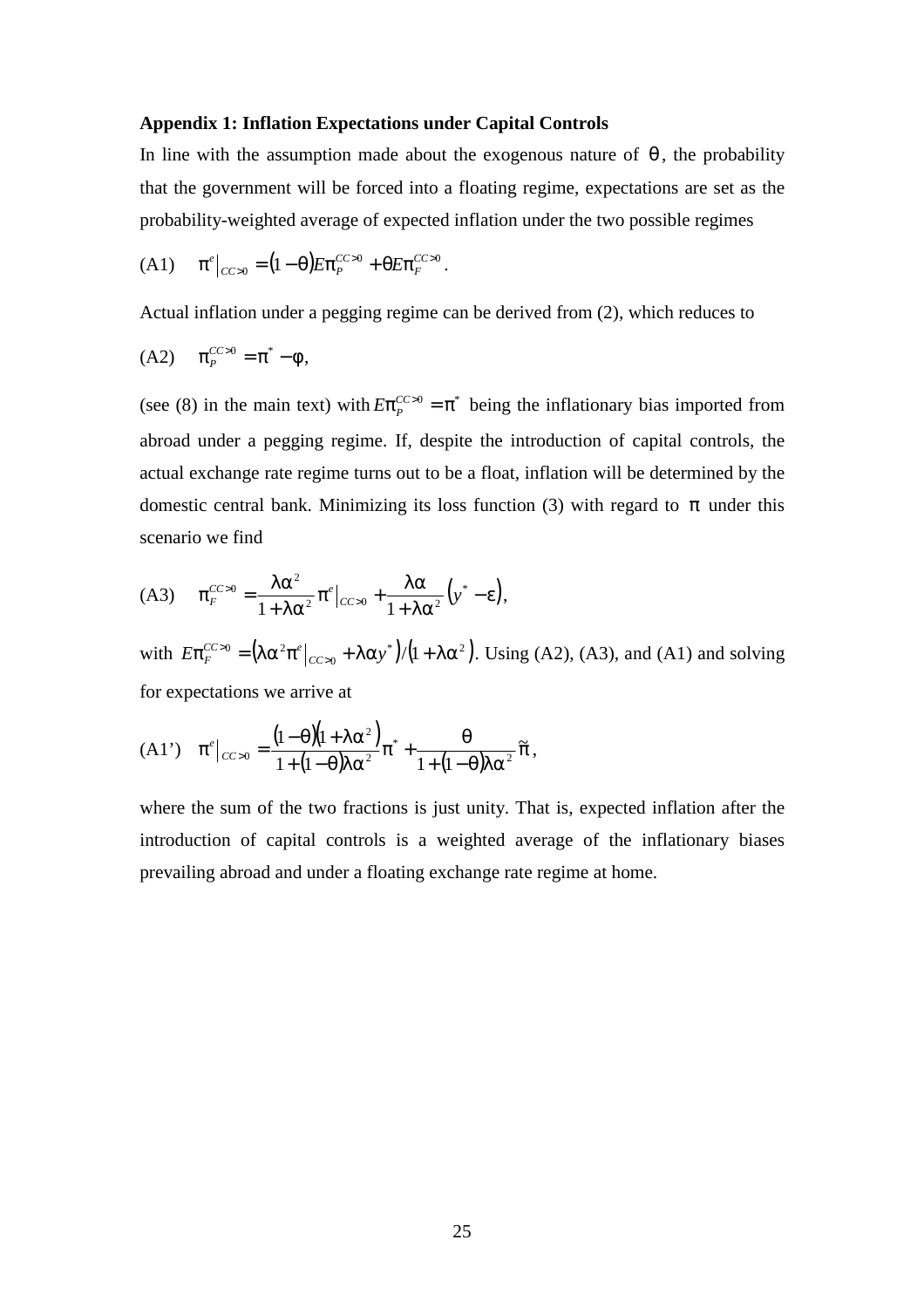#### **Appendix 2: Data**

#### *Data Source*

Unless mentioned otherwise all underlying data are from the International Financial Statistics of the IMF. Series ending with 'AVG' mean that they are averages over the entire period. Those ending with '5' are five-year backward-looking moving averages. In order not to lose valuable observations, the underlying series for these variables start in 1975. If a series name (also) ends with a '1' it means that it is lagged one period. An additional 'D' in front of a name indicates that first-differences over time are taken.

#### *Sample Selection and actual or potential pegged-to-currency (TARGET)*

In the empirical analysis we concentrate on a large set of developing countries, covering the period 1980-1994. To construct many of our explanatory variables we have to identify which currency (basket) each country effectively pegs its currency to in each year. The IMF reports whether countries peg to the US dollar, the French franc, the SDR, or any other currency or composite. For those countries pegging to an unknown basket of currencies we opt to construct a composite exchange rate based on the relative shares of the three to six countries with whom they trade the most. The trade data is taken from IMF's Trade Statistics. To determine which countries nonpegging countries would potentially peg to, we look at their history. If they have never pegged we choose to use the US dollar or the SDR as their potential target currency. A detailed list of the target areas for each country can be found in Berger, Sturm and de Haan (2000, Table A1).

When selecting our sample, we require the recent exchange rate to have been "relatively" fixed. Following Kraay (2000), we use monthly data to construct for each observation an average over the previous twelve months of the absolute value of percentage changes in the nominal exchange rate (in terms of the (potential) target currency (basket)). We then construct a dummy that equals one during all episodes for which this average does not exceed 2.5%, or about one half of one standard deviation from the mean for the entire sample. When converting this measure to annual frequency, we only select those observations in which the sum of the monthly dummy variable equals 12 in this year or in the previous year. Hence, we only consider those (annual) observations for which the exchange rate has been "relatively" stable either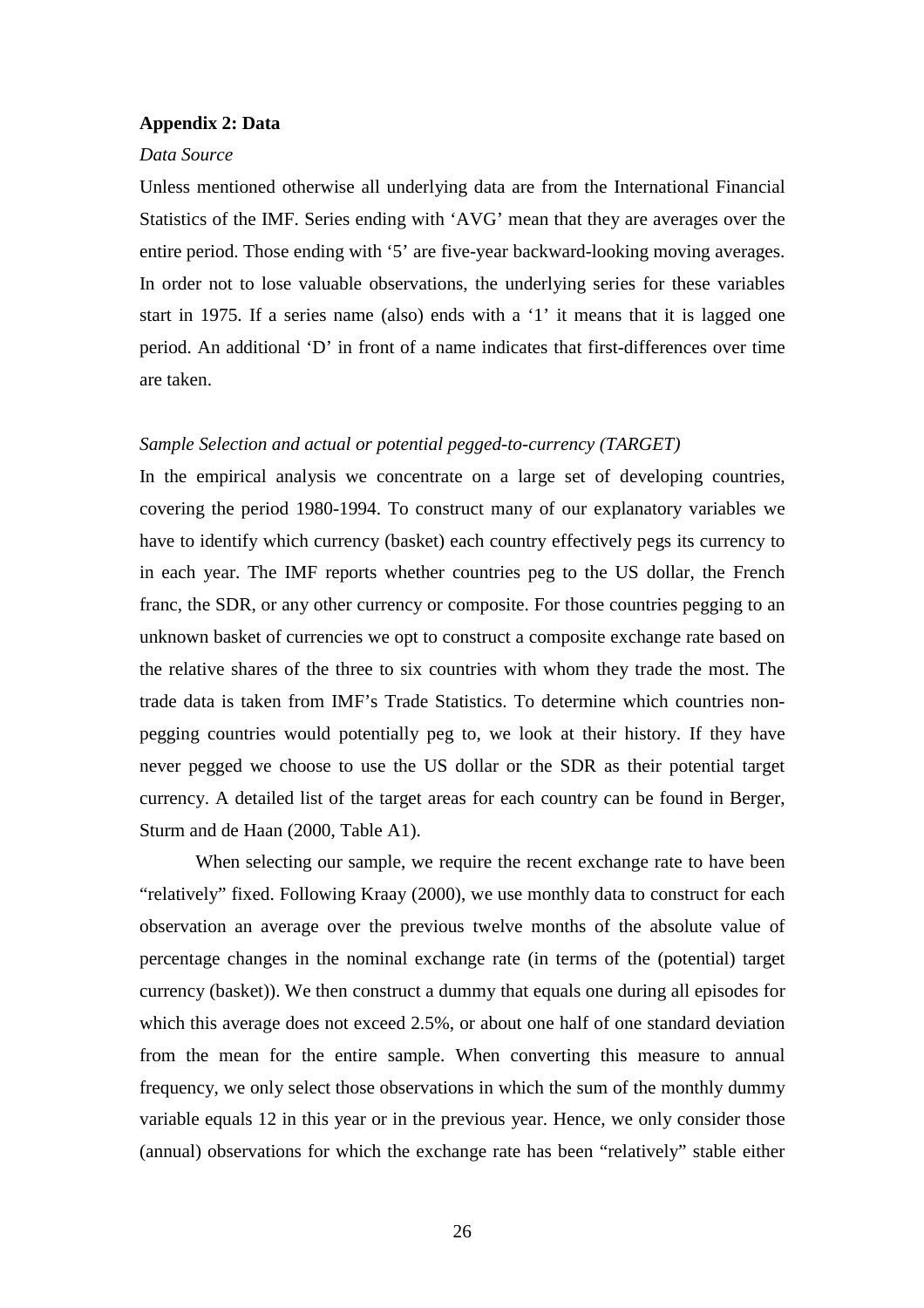this year or the previous year. This reduces our entire sample of 741 observations from 58 countries to a sample 564 observations from 53 countries.

The 53 countries in the sample are: Argentina, Bahamas, Bahrain, Bangladesh, Belize, Botswana, Burundi, Chile, Colombia, Costa Rica, Cyprus, Dominican Republic, Ecuador, Egypt, El Salvador, Ethiopia, Fiji, Ghana, Greece, Guatemala, Haiti, Honduras, India, Indonesia, Jamaica, Jordan, Kenya, Korea (South), Kuwait, Madagascar, Malawi, Malta, Mauritius, Mexico, Morocco, Nepal, Nigeria, Pakistan, Paraguay, Peru, Philippines, Saudi Arabia, South Africa, Sri Lanka, Swaziland, Tanzania, Thailand, Trinidad and Tobago, Tunisia, Uruguay, Vanuatu, Venezuela and Zimbabwe.

#### *Capital control measures (CURAC, MULTX, CAPAC, EXPPR)*

Gian Maria Milesi-Ferreti has kindly provided capital control measures. The dummies indicate restrictions on current account transactions, multiple exchange rates, restrictions on capital account transactions and surrender of export proceeds, respectively.

#### *Speculative attack dummy (SPECATTD)*

We identify speculative attacks by using a dummy-indicator of speculative pressure: sharp reserve losses. Specifically, we consider all episodes in which the monthly decline in non-gold reserves measured in US dollars exceeds 40%, which is about two standard deviations above the mean change for the entire sample. Converting this to annual data, we consider each year in which a severe decline like this occurs at least once as a year in which there has been a speculative attack.

#### *Inflation measures (DUMIH75, DCPIT51)*

We use the percentage change in the consumer price index in both the home and target country as our measure for inflation. For both measures we take the lagged 5 year moving average. As the inflation rate in some of the developing (home) countries is sometimes rather extreme, we opted to construct a dummy variable for the home countries. (As most target countries are OECD countries, this problem does not prevail there.) The 17.5% of the observations showing the highest inflation rates will have the value one in the dummy variable DUMIH75.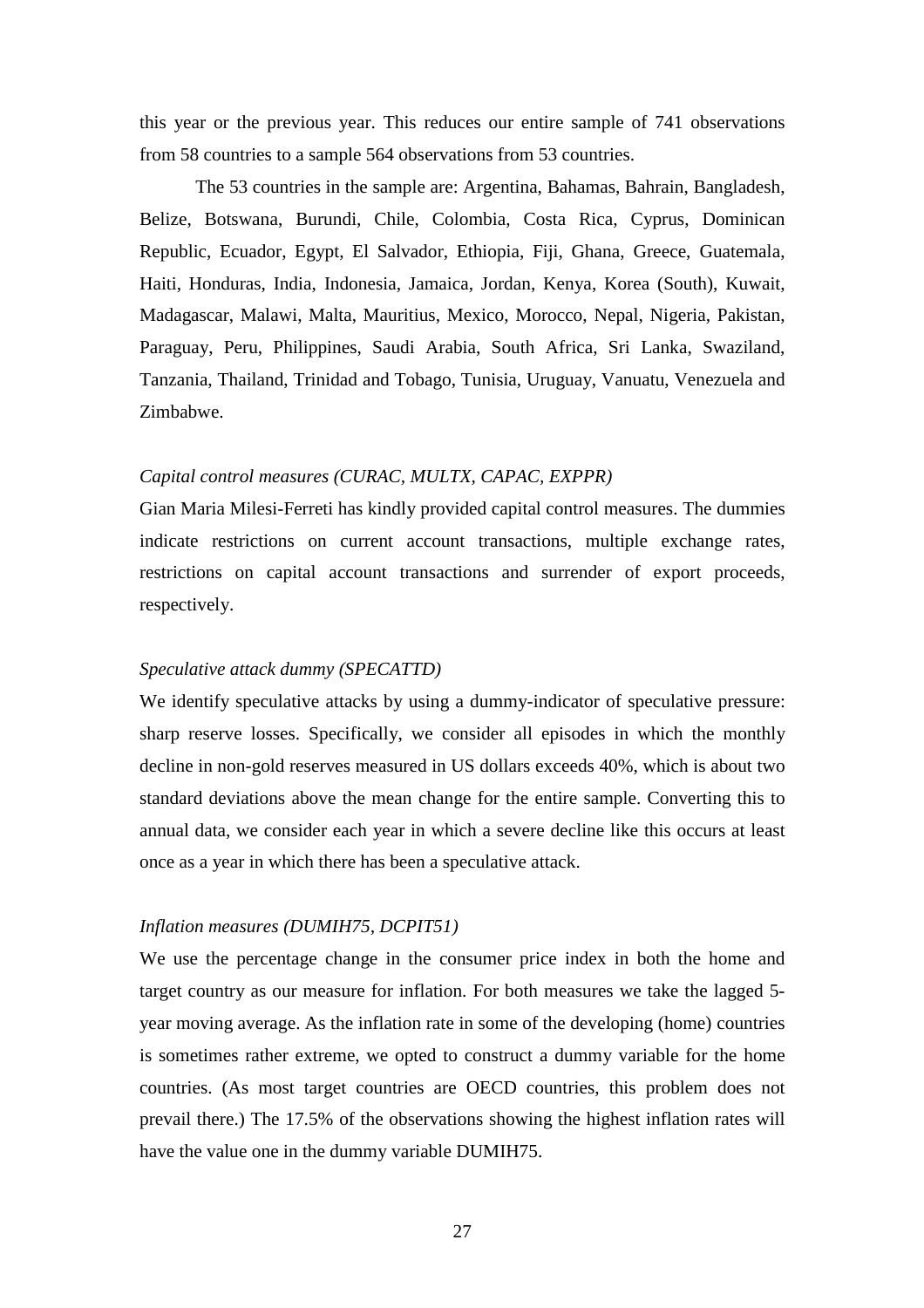#### *Growth in international reserves (GRRES51)*

We use the lagged 5-year moving average growth rate of international reserves denominated in SDR. The series is available on an annual basis only.

#### *Official pegging strategy (PEGIMF51)*

The IMF classifies each country into different categories concerning their exchange rate regime. We declare countries which peg to the US dollar, the French franc, the SDR, or any other currency or composite as 'pegging' countries. Countries with a (semi-) flexible exchange rate are considered to be non-pegging. To construct our explanatory variable PEGIMF51, we take the lagged 5-year moving average of this fixed exchange rate dummy.

### *Variance real GDP shocks home (VARGDPH) and target countries (VARGDPT) and the correlation between both real GDP shocks (CORGDP)*

To construct an empirical measure for the variance of the home and foreign countries output shocks we have used the following procedure. For the home and foreign country we have calculated the real GDP growth rates in local currency and US dollar, respectively, over the period 1971-1994. In case the home country (potentially) pegs to a composite, the real GDP growth rate of the foreign country is computed by using a weighted average of the underlying countries. For the SDRs the weights are 0.4, 0.21, 0.17, 0.11 and 0.11 for, respectively, the United States, Germany, Japan, France, and the United Kingdom. For other composites the weights are according to their trade shares. For each ten-year period in which there are more than three observations available we apply the Hodrick-Prescott technique to filter out the shocks in output growth (for both the home and foreign country). The variance of these output shocks for the sample 1980-1989 are then, for instance, taken as a measure for the variance of the output shock in the year 1990. We also calculated the correlation between the output shocks of the home and foreign country over all these ten-year periods. This is our measure for the correlation between both output shocks.

#### *Openness (OPEN51)*

Openness is measured as the sum of total imports and exports as a percentage of GDP.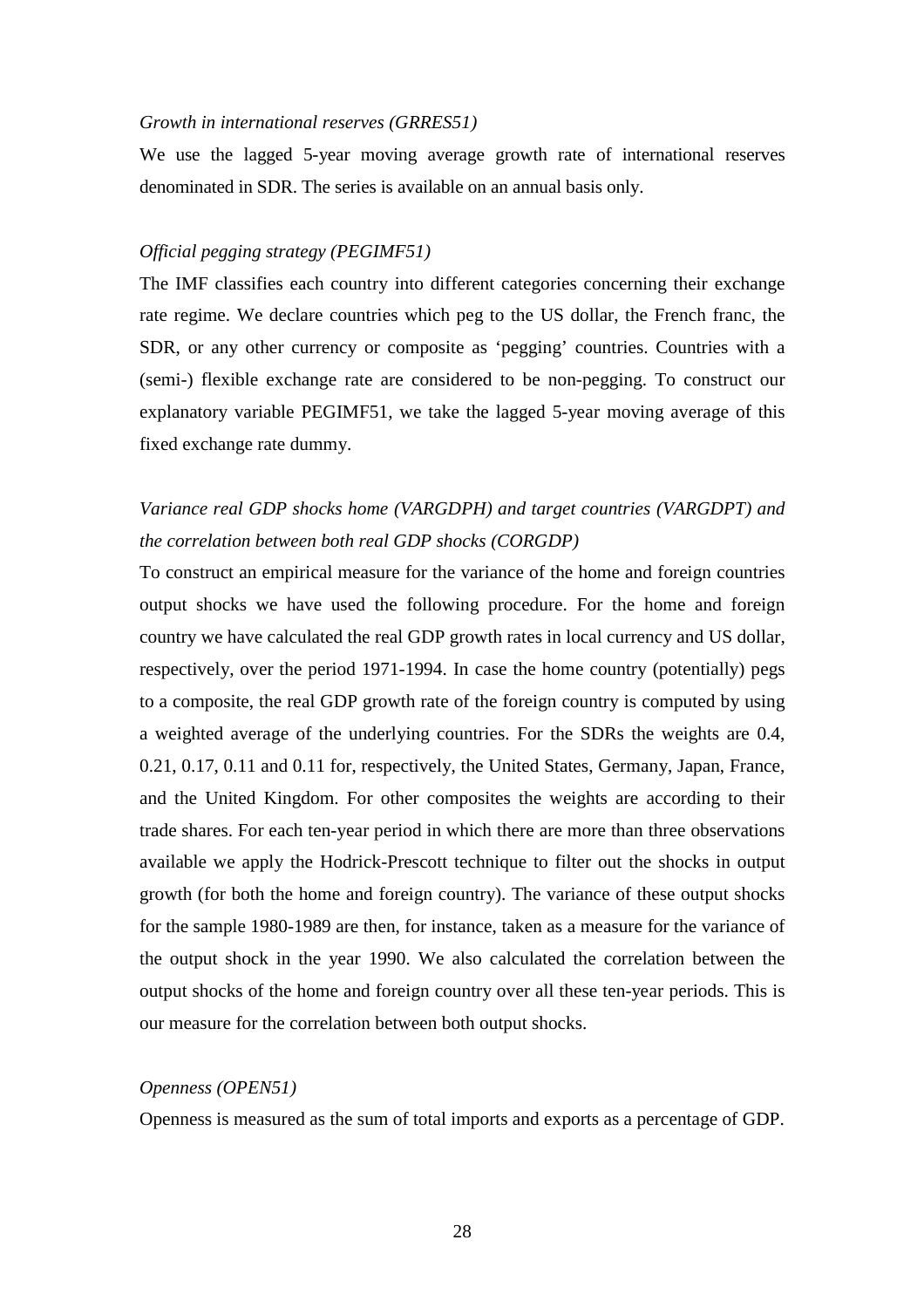#### *US interest rate (USR)*

We use the US 3-month treasure bill rate as our world interest measure.

#### *Average log population (LPOPAVG)*

To have a measure for the size of a country we include the average logarithm of the population of the country.

*Log of real GDP per capita (LYPC1)*

Simply the log of real GDP per capita.

#### *Political instability (CRGOV51, DEMON51, STRIKE51)*

In order to capture political uncertainty or instability, we include three variables indicating socio-political unrest. Those variables are the number of strikes, government crises, and anti-government demonstrations, and are taken from Sierman (1998).

In the initial analysis we also used data from the Barro-Lee data set (number of political assassinations, number of military coups and revolutions, a dummy for countries that have been involved in war at any time between 1960 and 1990), Knack and Keefer (1995) (political instability, and an index of civil liberties), and Barro (1996) (political rights). As these variables are only available at a cross-section level averaging over a much longer period than used in this analysis and were not available for as many countries as the Sierman (1998) data, we opted to use the Sierman (1998) data in the final analysis. This does not influence our conclusions.

#### *Political institutions (EIEC, LEFT)*

We use two measures of political institutions. The first is an executive index of electoral competitiveness. It can take on values between 1 and 7. (1: no executive; 2: unelected executive; 3: elected, 1 candidate; 4: 1 party, multiple candidates; 5: multiple parties are legal, but only one party won seats; 6: multiple parties did win seats but largest party received more than 75% of the seats; 7: largest party got less than 75%).

The second is a dummy variable which equals 1 if the party of the chief executive is a left-wing party, and zero otherwise. Both measures are taken from the database of political institutions, version 2.0, constructed by Beck, Clarke, Groff, Keefer and Walsh (1999).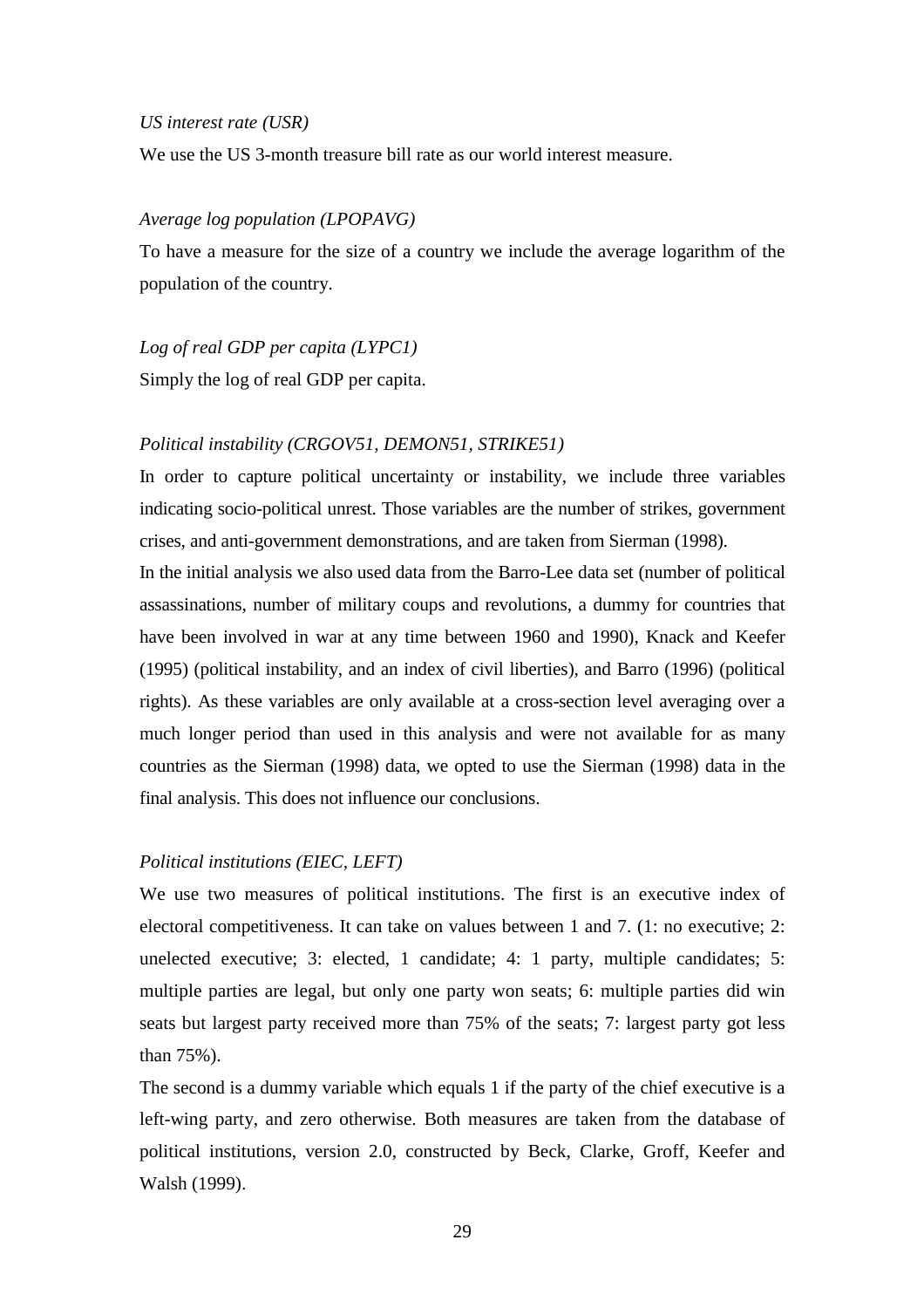#### *External debt as percentage of GDP (DEBTGDP1, DBTYC2)*

Total external debt is taken from the World Bank Development Indicators and is defined as debt owed to non-residents repayable in foreign currency, goods, or services denominated in US dollars. Total external debt is the sum of public, publicly guaranteed, and private non-guaranteed long-term debt, use of IMF credit, and shortterm debt. Short-term debt includes all debt having an original maturity of one year or less and interest in arrears on long-term debt. Before calculating its share in GDP, we transformed GDP into US dollars by using the annual exchange rate.

Our second measure, DBTYC2, is the residual from a linear regression explaining DEBTGDP1 using a constant, lagged DEBTGDP1 and CORGDP as explanatory variables.

Tables A1 and A2 summarize the above. The first gives all underlying series needed to construct the variables shown in the latter. Table 1 shows summary statistic and short descriptions of all variables used in the empirical analysis.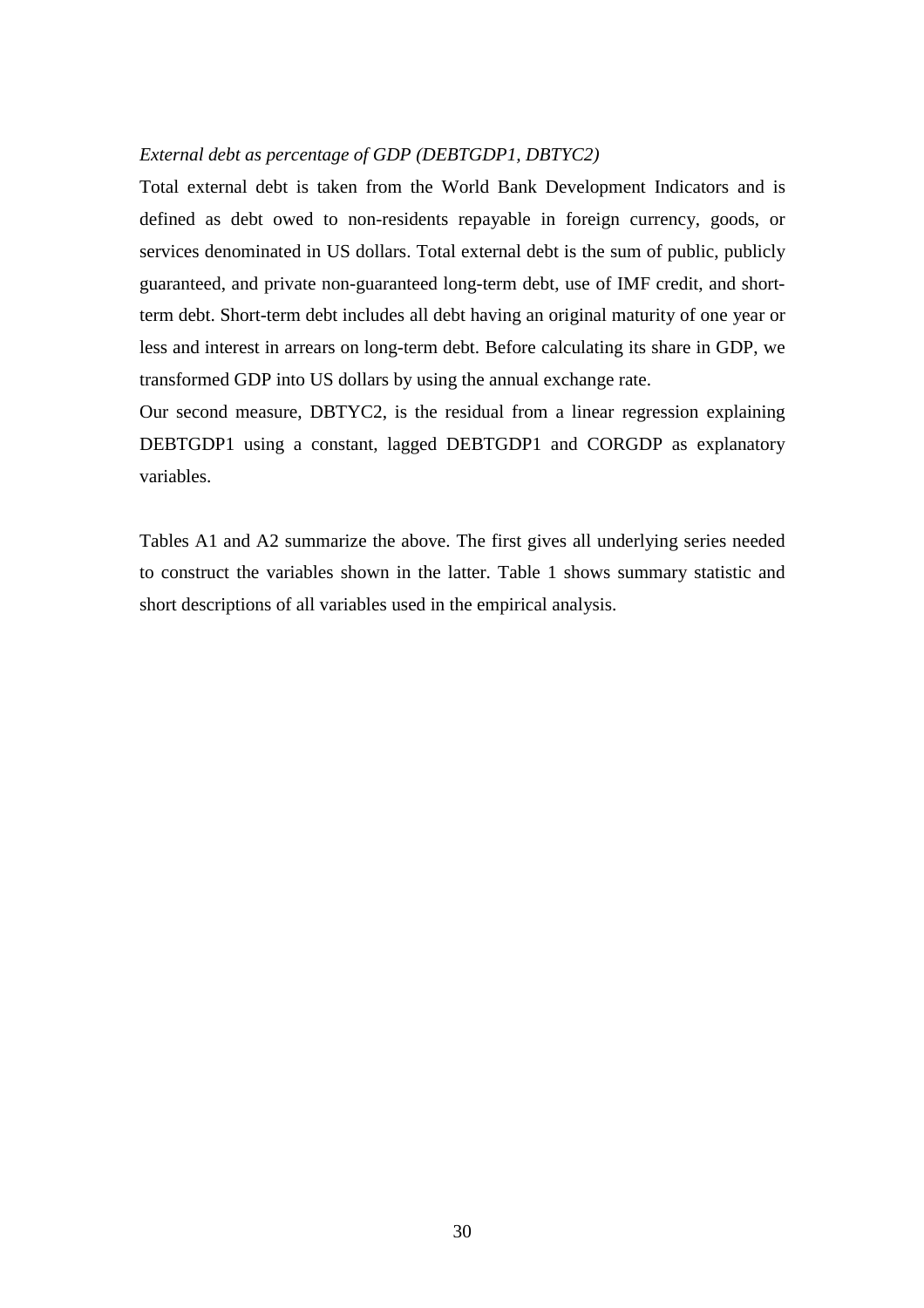| Series        | Description                                              | Unit                                      | Frequency | Countries      | Source                                    |
|---------------|----------------------------------------------------------|-------------------------------------------|-----------|----------------|-------------------------------------------|
| <b>CURAC</b>  | Capital controls: multiple exchange rates                | Dummy                                     | Annual    | Home           | Gian Maria Milesi-Ferreti                 |
| <b>MULTX</b>  | Capital controls: restrictions on current account trans. | Dummy                                     | Annual    | Home           | Gian Maria Milesi-Ferreti                 |
| <b>CAPAC</b>  | Capital controls: restrictions on capital account trans. | Dummy                                     | Annual    | Home           | Gian Maria Milesi-Ferreti                 |
| <b>EXPPR</b>  | Capital controls: surrender of export proceeds           | Dummy                                     | Annual    | Home           | Gian Maria Milesi-Ferreti                 |
| <b>TARGET</b> | Actual or potential pegged-to-currency                   | Dummy                                     | Annual    | Home           | <b>IMF</b> Trade Statistics               |
| <b>EXCH</b>   | Monthly exchange rate                                    | Local currency per US\$                   | Monthly   | Home<br>Target | & IFS cd-rom                              |
| <b>AEXCH</b>  | Annual exchange rate                                     | Local currency per US\$                   | Annual    | Home<br>Target | & IFS cd-rom                              |
| <b>SDRDOL</b> | Annual SDR exchange rate                                 | SDR per US\$                              | Annual    | Home           | IFS cd-rom                                |
| <b>PEGIMF</b> | Official pegging strategy                                | Dummy                                     | Annual    | Home           | IMF                                       |
| <b>RES</b>    | Total reserves minus gold                                | US\$                                      | Monthly   | Home           | IFS cd-rom                                |
| <b>INTRES</b> | International reserves                                   | <b>SDR</b>                                | Annual    | Home           | IFS cd-rom                                |
| <b>GDP</b>    | Real GDP                                                 | Local currency, constant Annual<br>prices |           | Home<br>Target | & IFS cd-rom                              |
| <b>GDPNOM</b> | Nominal GDP                                              | Local currency                            | Annual    | Home           | IFS cd-rom                                |
| <b>DCPI</b>   | Changes in consumer prices                               | Percentage                                | Annual    | Home<br>Target | & IFS cd-rom                              |
| <b>DEBT</b>   | External debt                                            | US\$                                      | Annual    | Home           | <b>World Bank</b>                         |
| <b>IMP</b>    | Nominal imports                                          | Local currency                            | Annual    | Home           | IFS cd-rom                                |
| <b>EXP</b>    | Nominal exports                                          | Local currency                            | Annual    | Home           | IFS cd-rom                                |
| <b>USR</b>    | 3-month treasury bill rate                               | Percentage                                | Annual    | Home           | <b>Federal Reserve Board of Governors</b> |
| POP           | Population                                               | Number                                    | Annual    | Home           | IFS cd-rom                                |
| <b>STRIKE</b> | <b>Strikes</b>                                           | Dummy                                     | Annual    | Home           | Clemens Sierman                           |
| <b>CRGOV</b>  | Crisis (government)                                      | Dummy                                     | Annual    | Home           | Clemens Sierman                           |
| <b>DEMON</b>  | Anti-government demonstrations                           | Dummy                                     | Annual    | Home           | <b>Clemens Sierman</b>                    |
| <b>EIEC</b>   | Executive index of electoral competitiveness             | Dummy                                     | Annual    | Home           | Database of Political Institutions        |
| <b>LEFT</b>   | Dummy equals 1 if party of chief executive is left-wing  | Dummy                                     | Annual    | Home           | Database of Political Institutions        |

### **Table A1: Original series used to construct the different variables**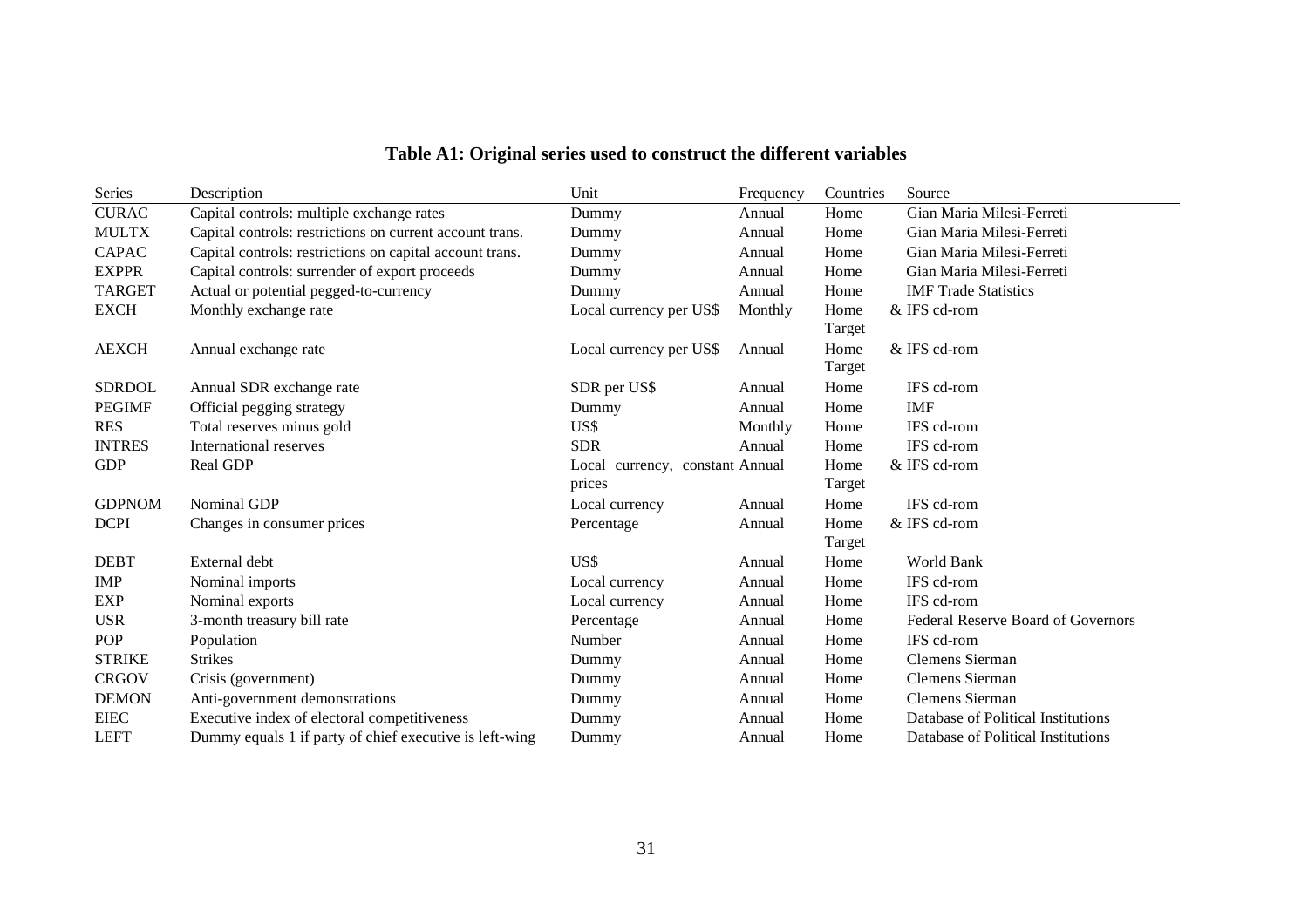| <b>Series</b>   | Description                                                                            | Underlying series                   |
|-----------------|----------------------------------------------------------------------------------------|-------------------------------------|
| <b>SPECATTD</b> | Dummy measuring speculative attacks                                                    | <b>RES</b>                          |
| DUMIH75         | Dummy measuring upper 25%-tile of lagged 5-                                            | <b>DCPI</b>                         |
|                 | year moving average change in Consumer Price<br>Index in home country                  |                                     |
| DCPIT51         | Lagged 5-year moving average change in                                                 | <b>DCPI</b>                         |
|                 | Consumer Price Index in target country                                                 |                                     |
| <b>CORGDP</b>   | <b>Correlation Real GDP shock</b>                                                      | TARGET, GDP, AEXCH                  |
| <b>VARGDPH</b>  | Variance real GDP shocks home                                                          | <b>GDP</b>                          |
| <b>VARGDPT</b>  | Variance real GDP shocks target                                                        | TARGET, GDP, AEXCH                  |
| GRRES51         | Lagged 5-year moving average growth rate in                                            | INTRES, SDRDOL, AEXCH               |
|                 | international reserves                                                                 |                                     |
| PEGIMF51        | Lagged 5-year moving average of fixed exchange<br>rate dummy based on IMF reports      | <b>PEGIMF</b>                       |
| OPEN51          | Lagged 5-year moving average openness.                                                 | IMP, EXP, GDPNOM                    |
| <b>LPOPAVG</b>  | Average log population                                                                 | <b>POP</b>                          |
| LYPC1           | Lagged log of real per capita income                                                   | GDP, POP, AEXCH                     |
| CRGOV51         | Lagged 5-year moving average government crises                                         | <b>CRGOV</b>                        |
| DEMON51         | Lagged 5-year moving average Anti-government<br>demonstrations                         | <b>DEMON</b>                        |
| STRIKE51        | Lagged 5-year moving average strikes                                                   | <b>STRIKE</b>                       |
| DEBTGDP1        | Lagged external debt as percentage of GDP                                              | DEBT, AEXCH, GDPNOM                 |
| DBTYC2          | Lagged External debt as percentage of GDP<br>corrected for its lagged value and CORGDP | DEBT, AEXCH, GDPNOM,<br>TARGET, GDP |

**Table A2: Constructed variables used in the empirical analysis**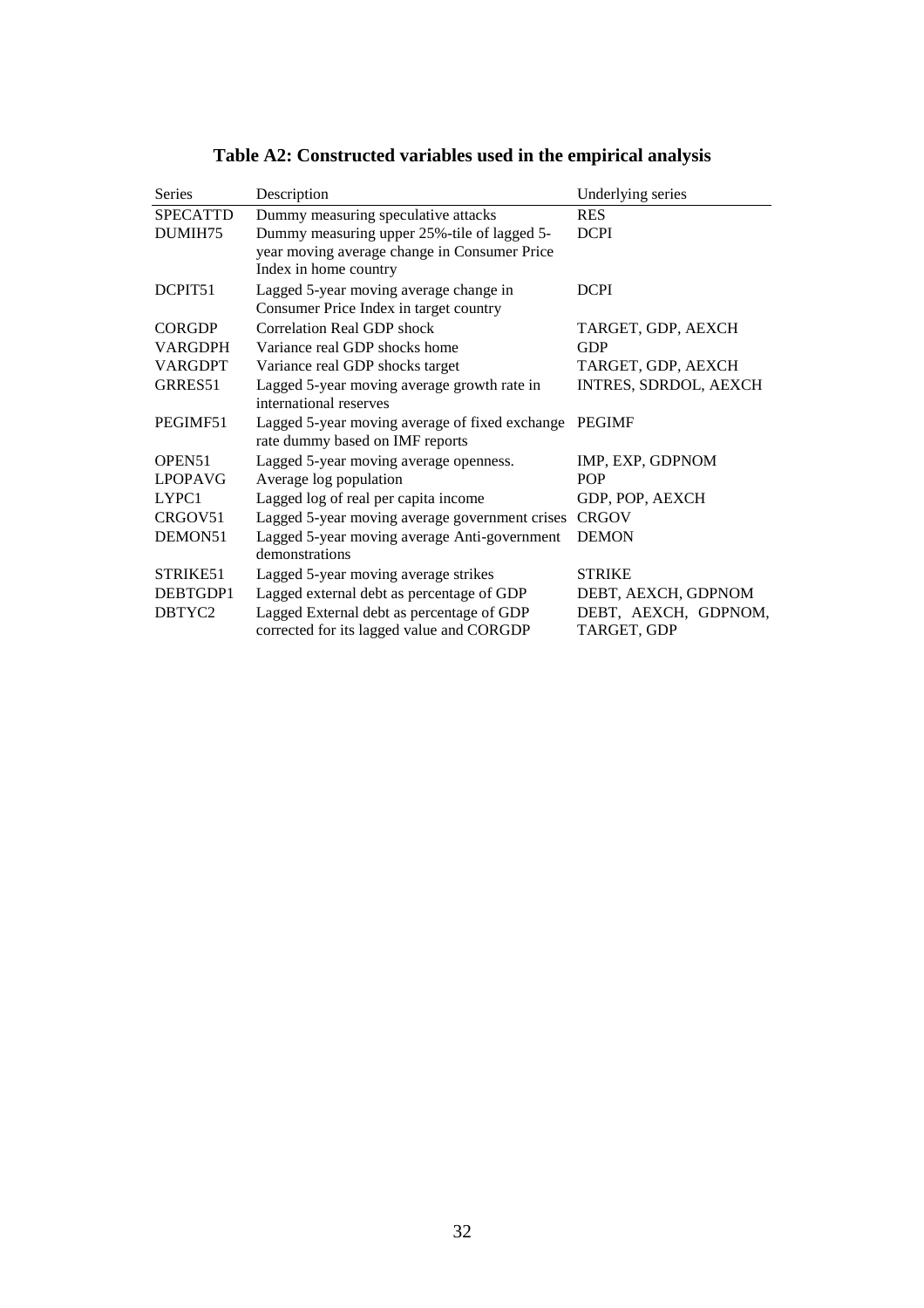# **Table 1: Summary statistics and**

### **short description of variables used in the analysis**

| Series          |     | Obs Mean Std. |       | Min     | Max   | Short description                                          |
|-----------------|-----|---------------|-------|---------|-------|------------------------------------------------------------|
|                 |     |               | Error |         |       | (see Appendix 2 for details)                               |
| <b>CURAC</b>    | 564 | 0.65          | 0.48  | 0.00    | 1.00  | Indicator of current account transactions                  |
| <b>MULTX</b>    | 564 | 0.25          | 0.44  | 0.00    | 1.00  | Indicator of multiple exchange rates                       |
| <b>CAPAC</b>    | 564 | 0.86          | 0.35  | 0.00    | 1.00  | Indicator of capital account transactions                  |
| <b>EXPPR</b>    | 564 | 0.87          | 0.34  | 0.00    | 1.00  | Indicator of export proceeds restrictions                  |
| <b>SPECATTD</b> | 564 | 0.14          | 0.35  | 0.00    | 1.00  | Dummy for speculative attack                               |
| DUMIH75         | 564 | 0.18          | 0.38  | 0.00    | 1.00  | Dummy for high home CPI-inflation                          |
| DCPIT51         | 564 | 0.06          | 0.03  | 0.01    | 0.14  | Foreign inflation rate                                     |
| <b>CORGDP</b>   | 564 | 0.21          | 0.26  | $-0.76$ | 0.91  | Correlation btw. home and foreign output shock             |
| <b>VARGDPH</b>  | 564 | 0.22          | 0.18  | 0.02    | 1.12  | Variance of home output shock                              |
| <b>VARGDPT</b>  | 564 | 0.29          | 0.41  | 0.03    | 1.92  | Variance of foreign output shock                           |
| GRRES51         | 564 | 0.07          | 0.18  | $-0.61$ | 0.66  | Growth of international reserves                           |
| PEGIMF51        | 564 | 0.61          | 0.44  | 0.00    | 1.00  | Official pegging history according to IMF                  |
| OPEN51          | 564 | 0.69          | 0.43  | 0.14    | 2.20  | <b>Measure of Openness</b>                                 |
| <b>USR</b>      | 564 | 7.60          | 3.39  | 3.02    | 14.73 | US interest rate                                           |
| <b>LPOPAVG</b>  | 564 | 15.84         | 1.87  | 11.68   | 20.37 | Average population size (in logs)                          |
| LYPC1           | 562 | 7.61          | 1.62  | 4.84    | 21.28 | Real per capita GDP (in logs)                              |
| <b>EIEC</b>     | 564 | 5.07          | 2.26  | 2.00    | 7.00  | Index of electoral competition                             |
| CRGOV51         | 559 | 0.09          | 0.17  | 0.00    | 1.00  | Number of government crises                                |
| <b>LEFT</b>     | 538 | 0.25          | 0.43  | 0.00    | 1.00  | Dummy for left-wing government                             |
| DEMON51         | 559 | 0.97          | 1.97  | 0.00    | 12.20 | Number of anti-government demonstrations                   |
| STRIKE51        | 559 | 0.24          | 0.50  | 0.00    | 3.00  | Number of strikes                                          |
| DEBTGDP1        | 441 | 0.49          | 0.27  | 0.05    | 1.66  | External debt in % GDP                                     |
| DBTYC2          | 404 | 0.00          | 0.07  | $-0.22$ | 0.31  | DEBTGDP1 explained by lagged DEBTGDP1 and<br><b>CORGDP</b> |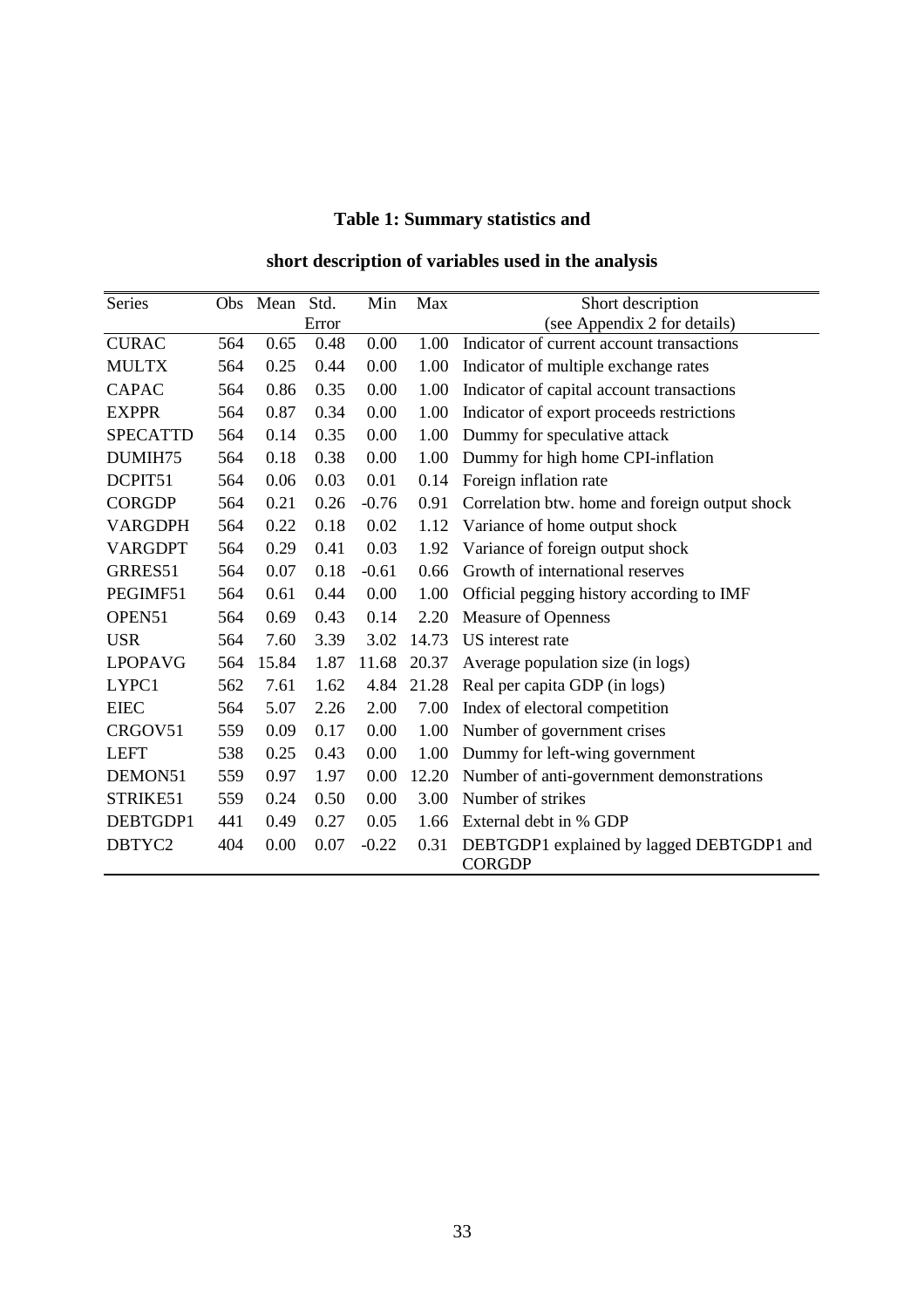|                 | (1)            |            | (2)       |            | (3)                                                                                                      |               | (4)       |                 | (5)       |               | (6)       |            | (7)       |            | (8)       |            | (9)       |            |
|-----------------|----------------|------------|-----------|------------|----------------------------------------------------------------------------------------------------------|---------------|-----------|-----------------|-----------|---------------|-----------|------------|-----------|------------|-----------|------------|-----------|------------|
| Variable        | Param. t-ratio |            | Param.    |            | t-ratio Param. t-ratio Param. t-ratio Param. t-ratio Param. t-ratio Param. t-ratio Param. t-ratio Param. |               |           |                 |           |               |           |            |           |            |           |            |           | t-ratio    |
| Constant        | $-0.05$        | $-0.12$    | $-0.33$   | $-0.81$    |                                                                                                          | $-3.46 -1.25$ | 2.24      | 3.05            | 0.75      | 1.28          | $-0.35$   | $-0.63$    | 0.17      | 0.31       | $-0.35$   | $-0.40$    | 1.75      | 3.14       |
| <b>SPECATTD</b> | 0.83           | 2.85       | 0.89      | 2.91       | 0.42                                                                                                     | 1.13          | 0.33      | 1.19            | 0.76      | 2.32          | 0.52      | 0.79       | 1.01      | 2.72       | 0.73      | 1.14       | 0.79      | 1.47       |
| GRRES51         | $-3.25$        | $-6.70$    | $-3.47$   | $-7.29$    | $-3.86$                                                                                                  | $-6.18$       | $-3.24$   | $-5.17$         | $-3.25$   | $-6.06$       | $-3.73$   | $-6.16$    | $-3.07$   | $-5.14$    | $-2.13$   | $-3.02$    | $-1.45$   | $-1.36$    |
| PEGIMF51        | 1.38           | 4.89       | 1.33      | 4.54       | 1.50                                                                                                     | 3.72          | 0.94      | 3.07            | 1.30      | 4.30          | 1.68      | 4.18       | 1.50      | 4.02       | 2.31      | 4.23       | 2.37      | 4.60       |
| OPEN51          | $-1.69$        | $-2.76$    | $-1.53$   | $-2.60$    | $-1.43$                                                                                                  | $-1.81$       | $-3.14$   | $-4.26$         | $-1.71$   | $-2.65$       | $-2.51$   | $-4.05$    | $-1.96$   | $-2.67$    | $-3.16$   | $-3.71$    | $-5.22$   | $-4.76$    |
| DUMIH75         | 0.82           | 2.28       | 0.90      | 2.40       | 0.41                                                                                                     | 1.21          | 0.84      | 2.48            | 0.79      | 1.87          | 1.03      | 2.55       | 0.45      | 1.04       | 0.20      | 0.46       | 0.50      | 0.91       |
| DCPIT51         | 10.88          | 2.79       | 2.96      | 0.65       | 11.83                                                                                                    | 2.21          | 18.03     | 3.22            | 8.99      | 1.77          | 13.19     | 2.83       | 12.11     | 2.84       | 11.45     | 1.92       | 12.88     | 1.85       |
| <b>CORGDP</b>   | 1.43           | 3.12       | 1.41      | 3.13       | 1.18                                                                                                     | 2.08          | 1.21      | 1.83            | 1.31      | 2.60          | 2.30      | 4.97       | 1.31      | 2.11       | 1.54      | 1.44       | 3.47      | 3.64       |
| <b>VARGDPH</b>  | $-2.29$        | $-2.88$    | $-2.13$   | $-2.62$    | $-2.86$                                                                                                  | $-3.51$       | $-3.52$   | $-3.43$         | $-2.47$   | $-2.72$       | $-2.46$   | $-2.72$    | $-2.43$   | $-2.71$    | $-1.33$   | $-1.38$    | $-4.03$   | $-3.23$    |
| <b>VARGDPT</b>  | 1.72           | 3.42       | 1.75      | 3.53       | 1.91                                                                                                     | 3.52          | 1.91      | 2.79            | 1.70      | 2.95          | 2.30      | 4.43       | 1.64      | 2.50       | 2.11      | 2.77       | 3.82      | 3.65       |
| <b>USR</b>      |                |            | 0.08      | 3.01       |                                                                                                          |               |           |                 |           |               |           |            |           |            |           |            |           |            |
| <b>LPOPAVG</b>  |                |            |           |            | 0.26                                                                                                     | 1.76          |           |                 |           |               |           |            |           |            |           |            |           |            |
| LYPC1           |                |            |           |            |                                                                                                          |               |           | $-0.18$ $-1.52$ |           |               |           |            |           |            |           |            |           |            |
| <b>EIEC</b>     |                |            |           |            |                                                                                                          |               |           |                 |           | $-0.07 -1.53$ |           |            |           |            |           |            |           |            |
| CRGOV51         |                |            |           |            |                                                                                                          |               |           |                 |           | $-1.46 -1.99$ |           |            |           |            |           |            |           |            |
| <b>LEFT</b>     |                |            |           |            |                                                                                                          |               |           |                 |           |               | 1.04      | 1.54       |           |            |           |            |           |            |
| DEMON51         |                |            |           |            |                                                                                                          |               |           |                 |           |               |           |            | 0.22      | 2.98       |           |            |           |            |
| STRIKE51        |                |            |           |            |                                                                                                          |               |           |                 |           |               |           |            | 0.20      | 0.85       |           |            |           |            |
| DEBTGDP1        |                |            |           |            |                                                                                                          |               |           |                 |           |               |           |            |           |            | 1.93      | 2.65       |           |            |
| DBTYC2          |                |            |           |            |                                                                                                          |               |           |                 |           |               |           |            |           |            |           |            | 0.56      | 0.13       |
| Rho             |                | 0.85 27.59 |           | 0.85 29.67 |                                                                                                          | 0.77 24.98    |           | 0.82 18.92      |           | 0.85 25.39    |           | 0.87 32.73 |           | 0.86 29.78 |           | 0.91 28.27 |           | 0.91 35.73 |
| $Log-L$         | $-179.28$      |            | $-176.89$ |            | $-180.96$                                                                                                |               | $-176.10$ |                 | $-174.15$ |               | $-164.79$ |            | $-173.37$ |            | $-129.08$ |            | $-111.47$ |            |
| LogLNoRE        | $-316.55$      |            | $-316.29$ |            | $-314.62$                                                                                                |               | $-310.45$ |                 | $-301.40$ |               | $-288.70$ |            | $-305.48$ |            | $-238.48$ |            | $-220.79$ |            |
| # obs.          | 564            |            | 564       |            | 564                                                                                                      |               | 562       |                 | 559       |               | 538       |            | 554       |            | 441       |            | 404       |            |
| # countries     | 53             |            | 53        |            | 53                                                                                                       |               | 53        |                 | 53        |               | 53        |            | 53        |            | 45        |            | 44        |            |
| % correct       | 0.68           |            | 0.70      |            | 0.69                                                                                                     |               | 0.66      |                 | 0.68      |               | 0.67      |            | 0.69      |            | 0.67      |            | 0.65      |            |

**Table 2: Explaining Current Account Controls (CURAC)**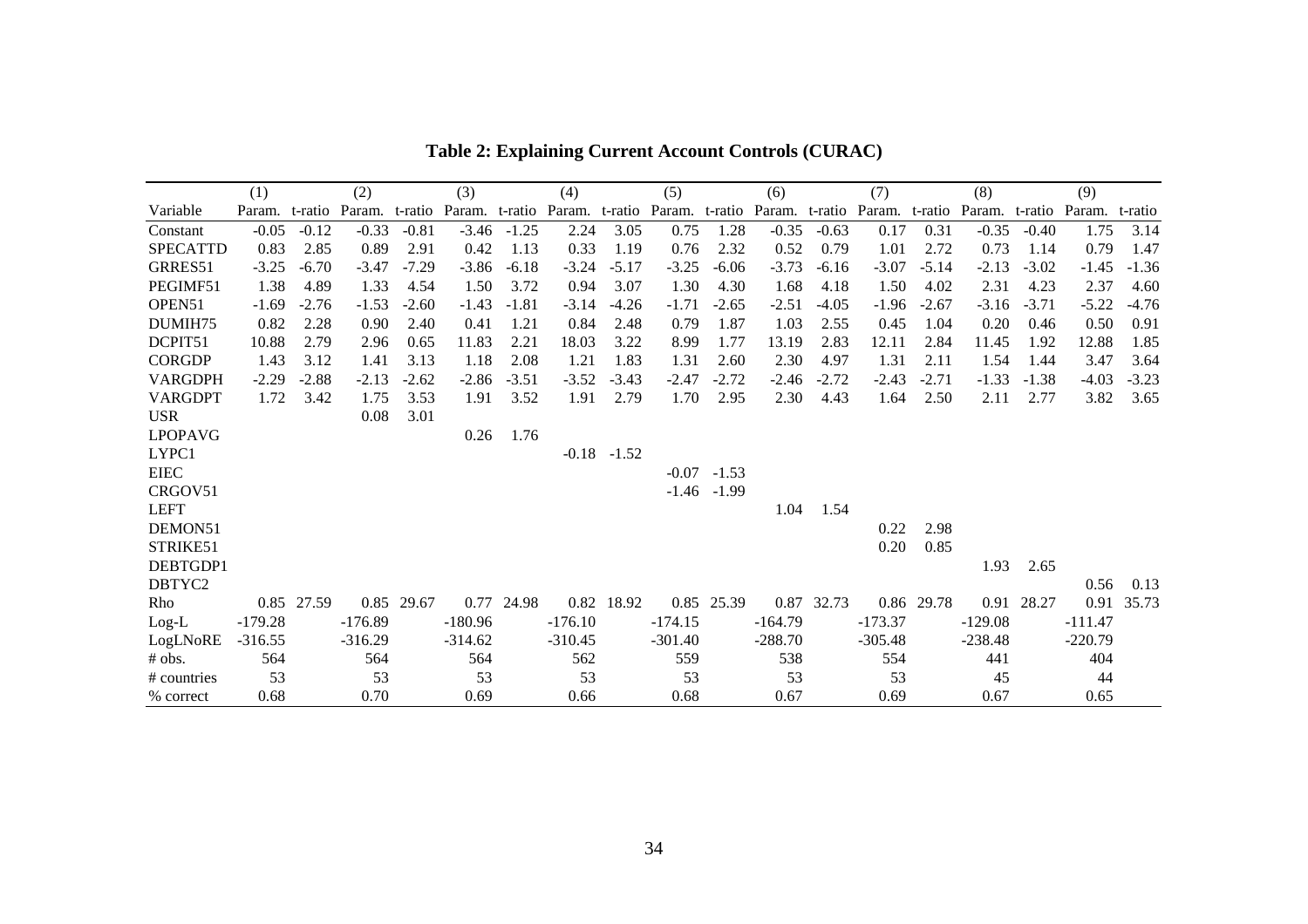|                 | ruone et maarginal milletto<br>Parameter | t-ratio                 | Mean   | Impact <sup>a</sup> |  |  |  |  |  |  |  |  |  |
|-----------------|------------------------------------------|-------------------------|--------|---------------------|--|--|--|--|--|--|--|--|--|
| Base model      |                                          |                         |        |                     |  |  |  |  |  |  |  |  |  |
| <b>SPECATTD</b> | 0.276                                    | 2.775                   | 0.138  | 0.201               |  |  |  |  |  |  |  |  |  |
| GRRES51         | $-1.077$                                 | $-6.434$                | 0.066  | $-0.404$            |  |  |  |  |  |  |  |  |  |
| PEGIMF51        | 0.457                                    | 4.545                   | 0.615  | 0.419               |  |  |  |  |  |  |  |  |  |
| OPEN51          | $-0.560$                                 | $-2.814$                | 0.694  | $-0.502$            |  |  |  |  |  |  |  |  |  |
| DUMIH75         | 0.270                                    | 2.387                   | 0.176  | 0.214               |  |  |  |  |  |  |  |  |  |
| DCPIT51         | 3.601                                    | 2.743                   | 0.059  | 0.225               |  |  |  |  |  |  |  |  |  |
| <b>CORGDP</b>   | 0.475                                    | 2.890                   | 0.211  | 0.257               |  |  |  |  |  |  |  |  |  |
| <b>VARGDPH</b>  | $-0.757$                                 | $-2.632$                | 0.220  | $-0.284$            |  |  |  |  |  |  |  |  |  |
| <b>VARGDPT</b>  | 0.568                                    | 3.571                   | 0.293  | 0.485               |  |  |  |  |  |  |  |  |  |
|                 |                                          | Extensions <sup>b</sup> |        |                     |  |  |  |  |  |  |  |  |  |
| <b>USR</b>      | 0.027                                    | 2.954                   | 7.598  | 0.194               |  |  |  |  |  |  |  |  |  |
| <b>LPOPAVG</b>  | 0.040                                    | 1.756                   | 15.837 | 0.158               |  |  |  |  |  |  |  |  |  |
| LYPC1           | $-0.066$                                 | $-1.523$                | 7.615  | $-0.223$            |  |  |  |  |  |  |  |  |  |
| <b>EIEC</b>     | $-0.021$                                 | $-1.675$                | 5.094  | $-0.101$            |  |  |  |  |  |  |  |  |  |
| CRGOV51         | $-0.459$                                 | $-1.859$                | 0.087  | $-0.159$            |  |  |  |  |  |  |  |  |  |
| <b>LEFT</b>     | 0.345                                    | 1.756                   | 0.249  | 0.313               |  |  |  |  |  |  |  |  |  |
| DEMON51         | 0.055                                    | 2.951                   | 0.973  | 0.225               |  |  |  |  |  |  |  |  |  |
| STRIKE51        | 0.050                                    | 0.824                   | 0.244  | 0.052               |  |  |  |  |  |  |  |  |  |
| DEBTGDP1        | 0.255                                    | 2.077                   | 0.495  | 0.144               |  |  |  |  |  |  |  |  |  |
| DBTYC2          | 0.046                                    | 0.134                   | 0.000  | 0.007               |  |  |  |  |  |  |  |  |  |

**Table 3: Marginal Effects**

<sup>a</sup> "Impact" is defined as the marginal effect of a variable estimated at sample means multiplied by the variable's standard deviation divided by the standard deviation of CURAC. See Table 1 for the standard deviations. b The estimates for the "Extensions" refer to columns (2) and

following in Table 2. The respective results for the other variables in the extended models are available on request.